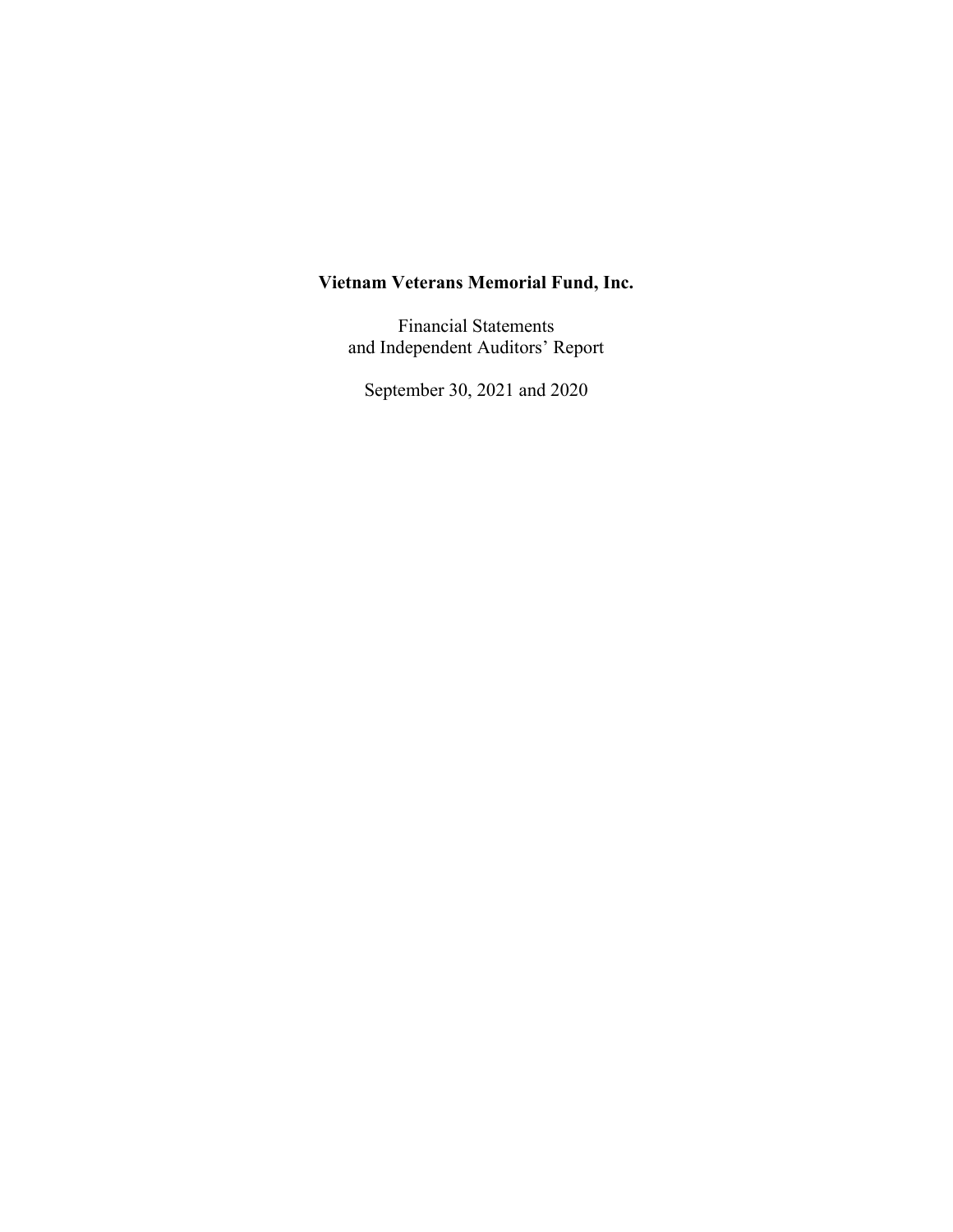Financial Statements September 30, 2021 and 2020

# **Contents**

| <b>Financial Statements</b> |  |
|-----------------------------|--|
|                             |  |
|                             |  |
|                             |  |
|                             |  |
|                             |  |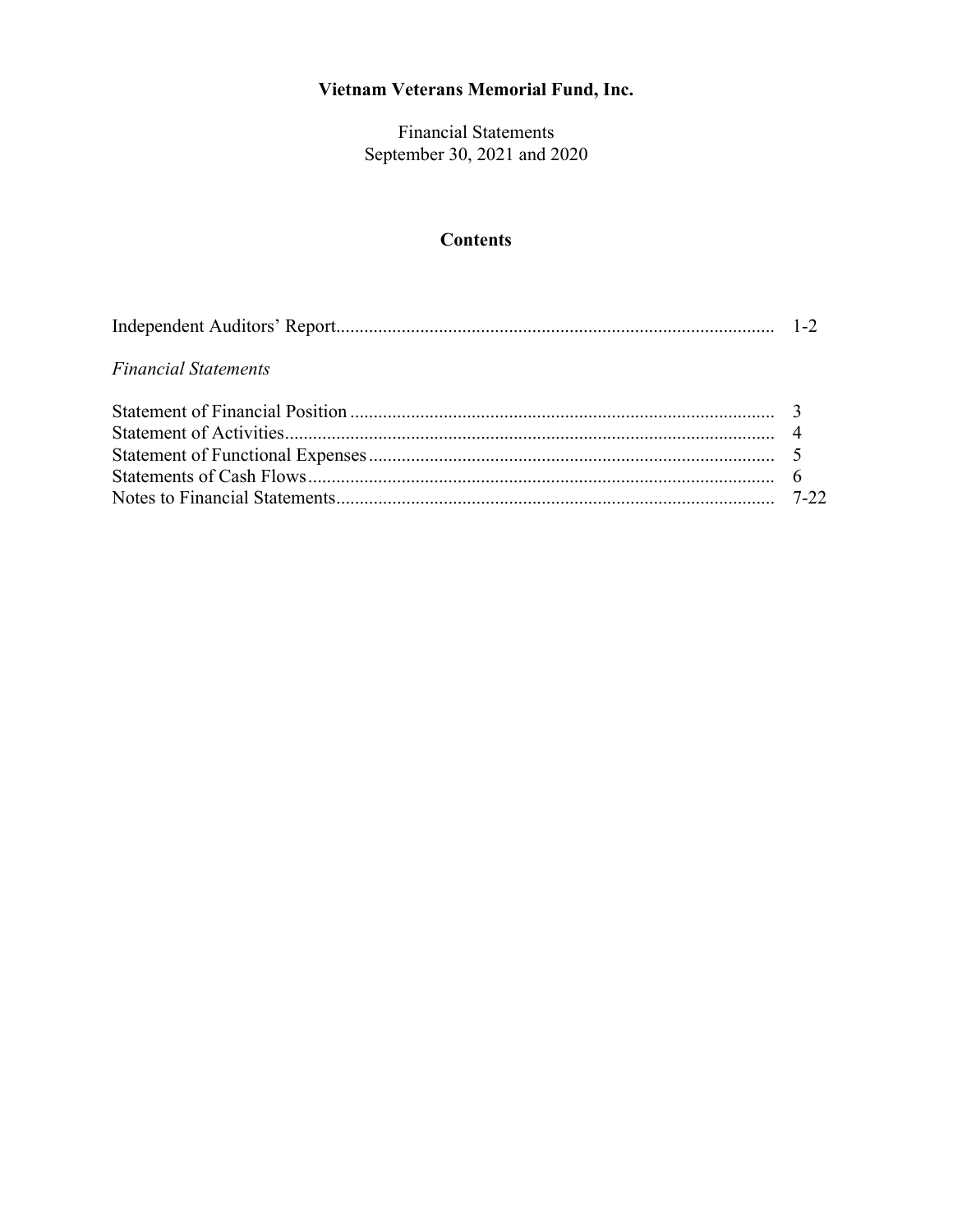

**Rogers & Company PLLC**  Certified Public Accountants

8300 Boone Boulevard Suite 600 Vienna, Virginia 22182

703.893.0300 voice 703.893.4070 facsimile www.rogerspllc.com

# **INDEPENDENT AUDITORS' REPORT**

To the Board of Directors of Vietnam Veterans Memorial Fund, Inc.

We have audited the accompanying financial statements of Vietnam Veterans Memorial Fund, Inc. ("the Fund"), which comprise the statement of financial position as of September 30, 2021; the related statements of activities, functional expenses, and cash flows for the year then ended; and the related notes to the financial statements.

#### *Management's Responsibility for the Financial Statements*

Management is responsible for the preparation and fair presentation of these financial statements in accordance with accounting principles generally accepted in the United States of America; this includes the design, implementation, and maintenance of internal controls relevant to the preparation and fair presentation of financial statements that are free from material misstatement, whether due to fraud or error.

#### *Auditor's Responsibility*

Our responsibility is to express an opinion on these financial statements based on our audit. We conducted our audit in accordance with auditing standards generally accepted in the United States of America. Those standards require that we plan and perform the audit to obtain reasonable assurance about whether the financial statements are free from material misstatement.

An audit involves performing procedures to obtain audit evidence about the amounts and disclosures in the financial statements. The procedures selected depend on the auditor's judgment, including the assessment of the risks of material misstatement of the financial statements, whether due to fraud or error. In making those risk assessments, the auditor considers internal control relevant to the entity's preparation and fair presentation of the financial statements in order to design audit procedures that are appropriate in the circumstances, but not for the purpose of expressing an opinion on the effectiveness of the entity's internal control. Accordingly, we express no such opinion. An audit also includes evaluating the appropriateness of accounting policies used and the reasonableness of significant accounting estimates made by management, as well as evaluating the overall presentation of the financial statements.

We believe that the audit evidence we have obtained is sufficient and appropriate to provide a basis for our audit opinion.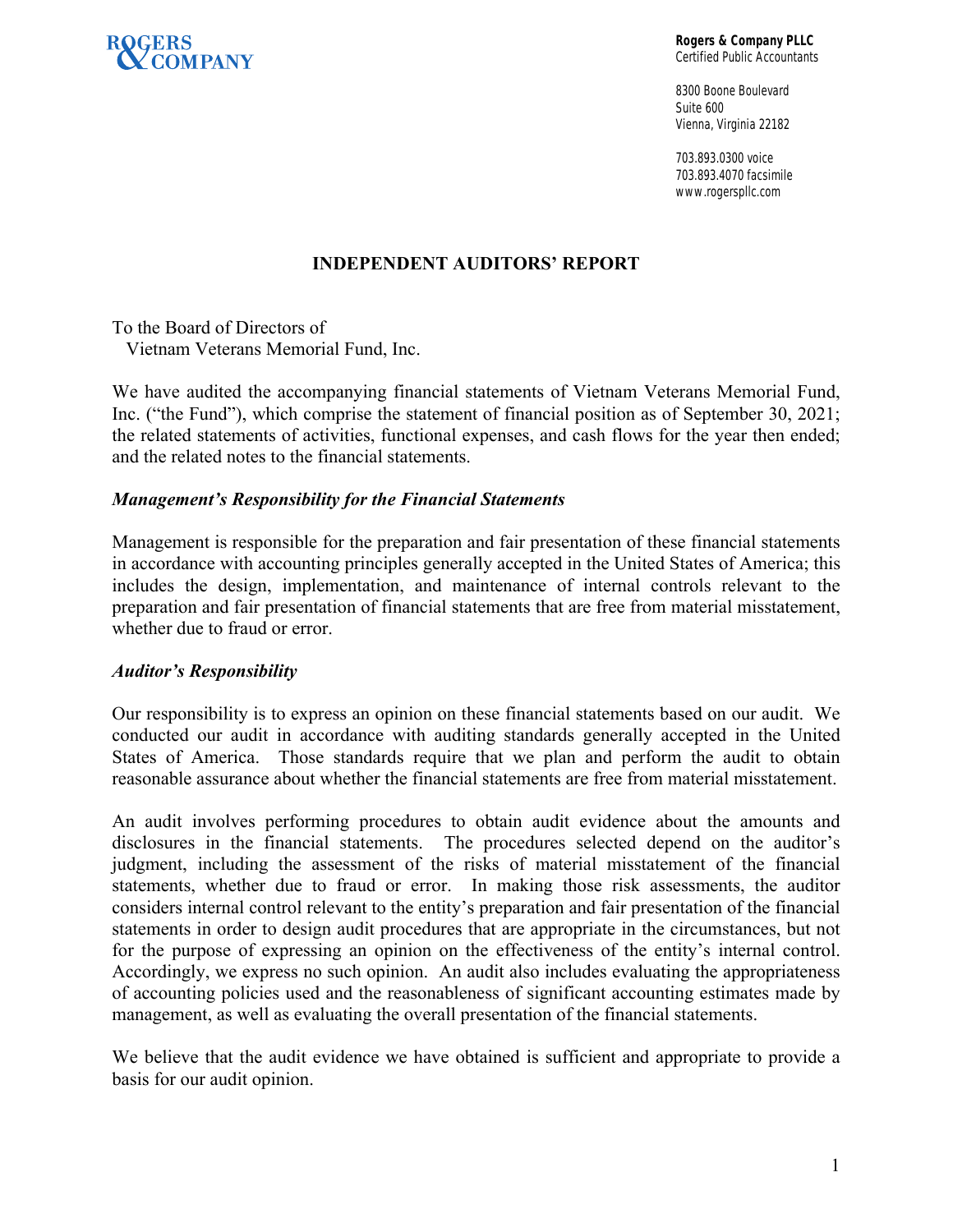

# *Opinion*

In our opinion, the financial statements referred to above present fairly, in all material respects, the financial position of the Fund as of September 30, 2021, and the changes in its net assets and its cash flows for the year then ended in accordance with accounting principles generally accepted in the United States of America.

# *Report on Summarized Comparative Information*

We have previously audited the Fund's September 30, 2020 financial statements, and we expressed an unmodified audit opinion on those audited financial statements in our report dated March 8, 2021. In our opinion, the summarized comparative information presented herein, as of and for the year ended September 30, 2020, is consistent, in all material respects, with the audited financial statements from which it has been derived.

Ravens + Coming PLIC

Vienna, Virginia March 14, 2022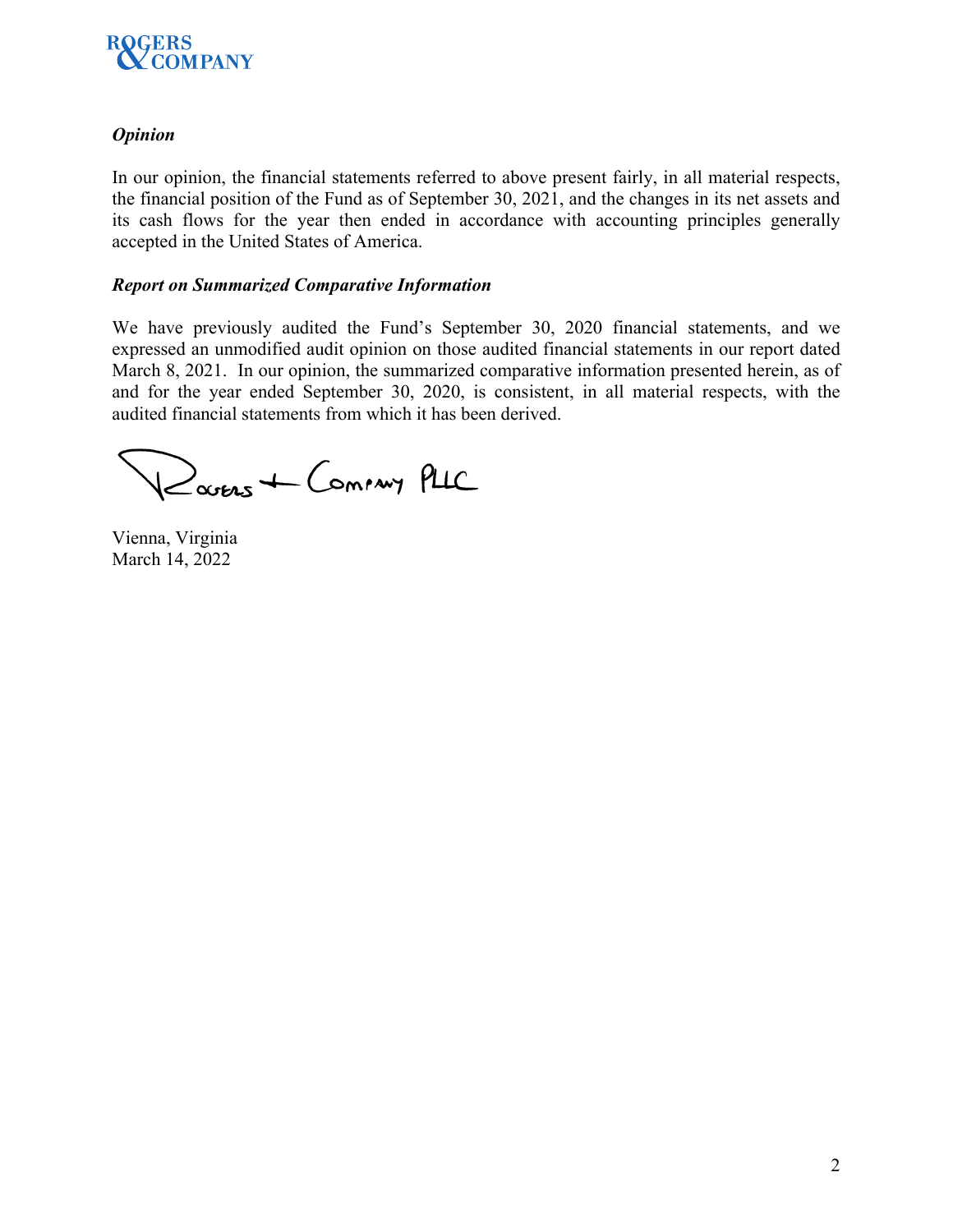#### Statement of Financial Position September 30, 2021 (With Comparative Totals for September 30, 2020)

|                                         | <b>Without Donor</b><br>Restrictions |            | With Donor<br>Restrictions |           | 2021<br>Total |            | 2020<br>Total |            |
|-----------------------------------------|--------------------------------------|------------|----------------------------|-----------|---------------|------------|---------------|------------|
| <b>Assets</b>                           |                                      |            |                            |           |               |            |               |            |
| Cash and cash equivalents               | \$                                   | 957,161    | \$                         | 3,750     | $\mathbb{S}$  | 960,911    | \$            | 1,529,366  |
| Investments                             |                                      | 7,161,494  |                            | 2,464,567 |               | 9,626,061  |               | 6,793,211  |
| Contributions receivable                |                                      |            |                            |           |               |            |               | 15,100     |
| Prepaid expenses and deposits           |                                      | 474,775    |                            |           |               | 474,775    |               | 177,776    |
| Property and equipment, net             |                                      | 2,452,353  |                            |           |               | 2,452,353  |               | 3,093,826  |
| Total assets                            | S.                                   | 11,045,783 | \$                         | 2,468,317 | \$            | 13,514,100 | \$            | 11,609,279 |
| <b>Liabilities and Net Assets</b>       |                                      |            |                            |           |               |            |               |            |
| <b>Liabilities</b>                      |                                      |            |                            |           |               |            |               |            |
| Accounts payable and accrued expenses   | $\mathbb S$                          | 284,829    | \$                         |           | \$            | 284,829    | \$            | 255,282    |
| Grants to be repaid per donor contracts |                                      | 200,000    |                            |           |               | 200,000    |               | 200,000    |
| Deferred revenue                        |                                      | 62,000     |                            |           |               | 62,000     |               | 141,000    |
| Deferred rent                           |                                      | 44,238     |                            |           |               | 44,238     |               | 188,876    |
| <b>Total liabilities</b>                |                                      | 591,067    |                            |           |               | 591,067    |               | 785,158    |
| <b>Net Assets</b>                       |                                      |            |                            |           |               |            |               |            |
| Without donor restrictions              |                                      |            |                            |           |               |            |               |            |
| Undesignated                            |                                      | 5,454,716  |                            |           |               | 5,454,716  |               | 8,505,468  |
| Board-designated endowment fund         |                                      | 5,000,000  |                            |           |               | 5,000,000  |               |            |
| Total without donor restrictions        |                                      | 10,454,716 |                            |           |               | 10,454,716 |               | 8,505,468  |
| With donor restrictions                 |                                      |            |                            | 2,468,317 |               | 2,468,317  |               | 2,318,653  |
| Total net assets                        |                                      | 10,454,716 |                            | 2,468,317 |               | 12,923,033 |               | 10,824,121 |
| Total liabilities and net assets        | \$                                   | 11,045,783 | \$                         | 2,468,317 | \$            | 13,514,100 | \$            | 11,609,279 |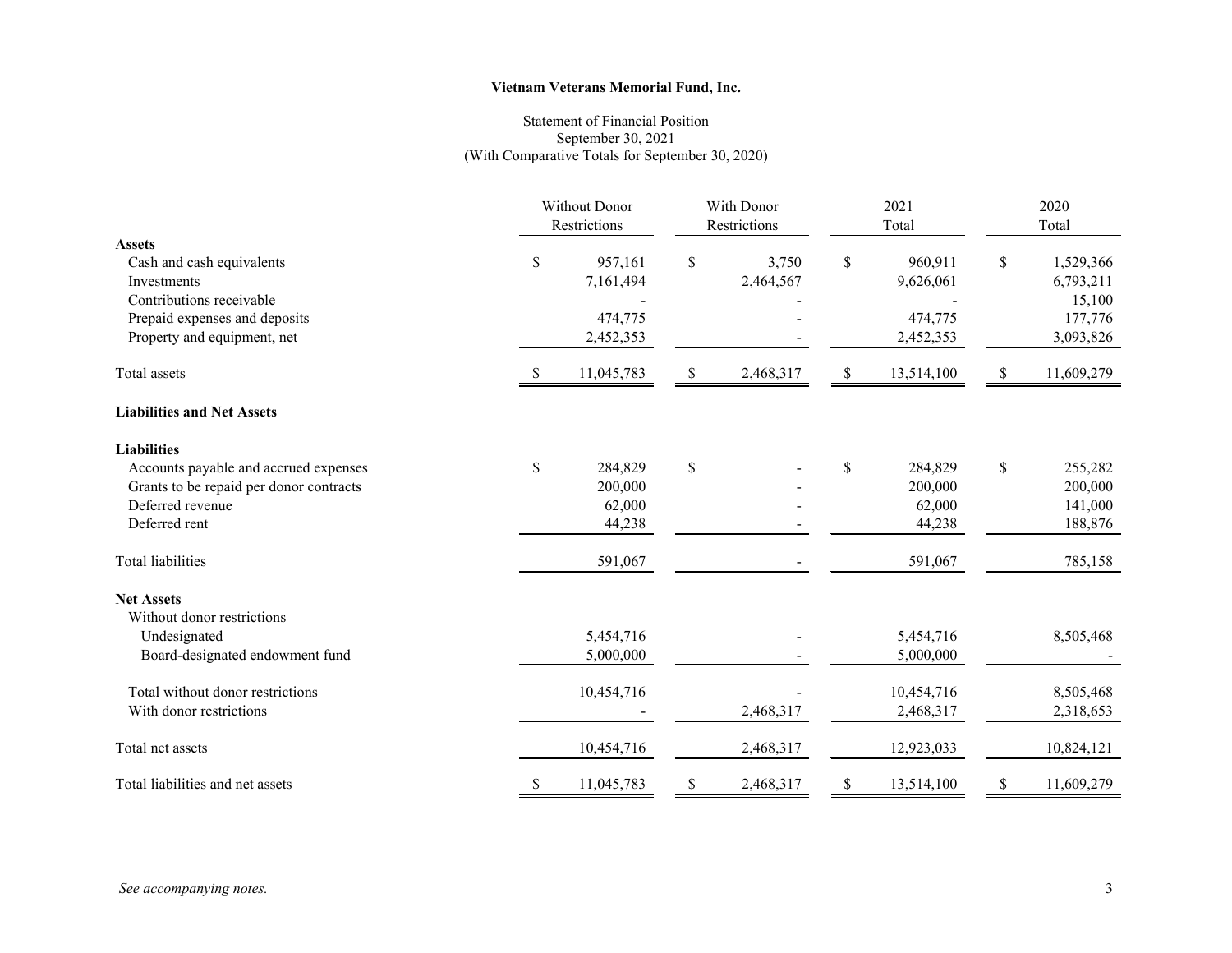# Statement of Activities For the Year Ended September 30, 2021 (With Comparative Totals for the Year Ended September 30, 2020)

|                                             | Without Donor |              | With Donor    |              | 2021        |                          | 2020        |            |
|---------------------------------------------|---------------|--------------|---------------|--------------|-------------|--------------------------|-------------|------------|
|                                             |               | Restrictions |               | Restrictions |             | Total                    |             | Total      |
| <b>Operating Revenue and Support</b>        |               |              |               |              |             |                          |             |            |
| Contributions                               | $\mathbf S$   | 6,351,785    | <sup>\$</sup> | 3,750        | $\mathbf S$ | 6,355,535                | $\mathbf S$ | 6,021,464  |
| Donated goods and services                  |               | 3,838,980    |               |              |             | 3,838,980                |             | 3,706,901  |
| Grants                                      |               |              |               |              |             |                          |             | 212,162    |
| Site fees                                   |               | 220,000      |               |              |             | 220,000                  |             | 120,000    |
| Royalty income                              |               | 198,410      |               |              |             | 198,410                  |             | 151,972    |
| Investment return, net                      |               | 853,122      |               | 542,483      |             | 1,395,605                |             | (423, 481) |
| Other income                                |               | 28,327       |               |              |             | 28,327                   |             | 20,197     |
| Released from restrictions                  |               | 396,569      |               | (396, 569)   |             | $\overline{\phantom{a}}$ |             | $\sim$     |
| Total operating revenue and support         |               | 11,887,193   |               | 149,664      |             | 12,036,857               |             | 9,809,215  |
| <b>Expenses</b>                             |               |              |               |              |             |                          |             |            |
| Program services:                           |               |              |               |              |             |                          |             |            |
| Memorial legacy                             |               | 6,667,438    |               |              |             | 6,667,438                |             | 6,564,348  |
| Ceremonies and events                       |               | 136,978      |               |              |             | 136,978                  |             | 168,025    |
| In Memory                                   |               | 207,403      |               |              |             | 207,403                  |             | 177,470    |
| The Wall That Heals                         |               | 672,372      |               |              |             | 672,372                  |             | 584,123    |
| Outreach                                    |               | 128,798      |               |              |             | 128,798                  |             | 116,161    |
| Education programs                          |               | 302,496      |               |              |             | 302,496                  |             | 294,019    |
| Memorial maintenance                        |               | 115,435      |               |              |             | 115,435                  |             | 128,043    |
| Total program services                      |               | 8,230,920    |               |              |             | 8,230,920                |             | 8,032,189  |
| Supporting services:                        |               |              |               |              |             |                          |             |            |
| Fundraising                                 |               | 1,335,088    |               |              |             | 1,335,088                |             | 1,670,157  |
| General and administrative                  |               | 329,137      |               |              |             | 329,137                  |             | 385,845    |
| Total supporting services                   |               | 1,664,225    |               |              |             | 1,664,225                |             | 2,056,002  |
| Total expenses                              |               | 9,895,145    |               |              |             | 9,895,145                |             | 10,088,191 |
| <b>Change in Net Assets from Operations</b> |               | 1,992,048    |               | 149,664      |             | 2,141,712                |             | (278,976)  |
| <b>Non-Operating Activities</b>             |               |              |               |              |             |                          |             |            |
| Loss on early termination of lease          |               | (42, 800)    |               |              |             | (42, 800)                |             |            |
| Loss on foreign currency translation        |               |              |               |              |             |                          |             | (73, 797)  |
| Total non-operating activities              |               | (42, 800)    |               |              |             | (42, 800)                |             | (73, 797)  |
| <b>Change in Net Assets</b>                 |               | 1,949,248    |               | 149,664      |             | 2,098,912                |             | (352, 773) |
| Net Assets, beginning of year               |               | 8,505,468    |               | 2,318,653    |             | 10,824,121               |             | 11,176,894 |
| Net Assets, end of year                     |               | 10,454,716   |               | 2,468,317    |             | 12,923,033               |             | 10,824,121 |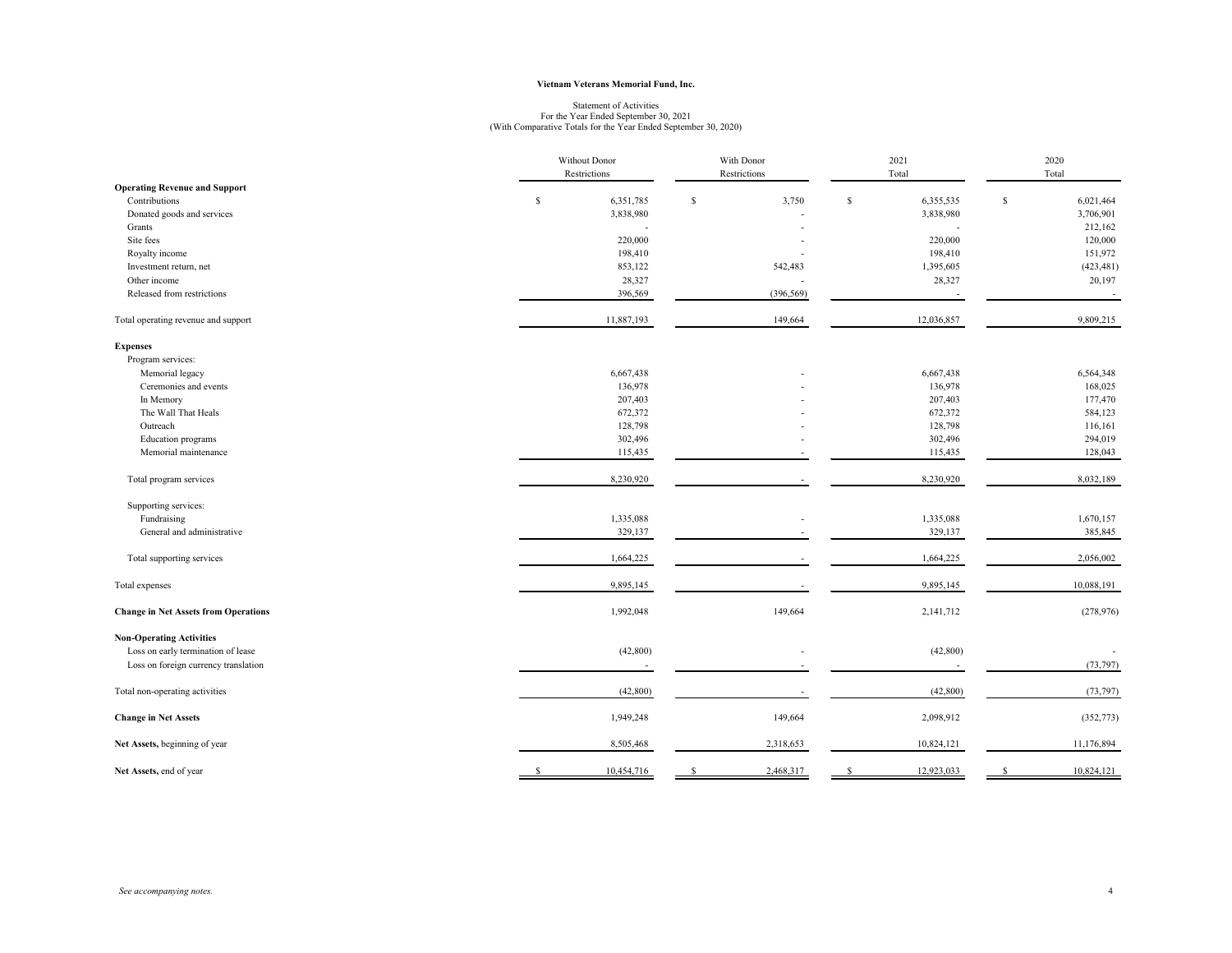#### Statement of Functional Expenses For the Year Ended September 30, 2021 (With Comparative Totals for the Year Ended September 30, 2020)

|                                  | Program Services |                    |                          |        |                          |                        |                |                          | <b>Supporting Services</b> |                              |                    |                                           |                                 |                           |                           |
|----------------------------------|------------------|--------------------|--------------------------|--------|--------------------------|------------------------|----------------|--------------------------|----------------------------|------------------------------|--------------------|-------------------------------------------|---------------------------------|---------------------------|---------------------------|
|                                  |                  | Memorial<br>Legacy | Ceremonies<br>and Events |        | In Memory                | The Wall<br>That Heals | Outreach       | Education<br>Programs    | Memorial<br>Maintenance    | Total<br>Program<br>Services |                    | General and<br>Fundraising Administrative | Total<br>Supporting<br>Services | 2021<br>Total<br>Expenses | 2020<br>Total<br>Expenses |
|                                  |                  |                    |                          |        |                          |                        |                |                          |                            |                              |                    |                                           |                                 |                           |                           |
| Direct mail and digital media \$ |                  | 1,771,231 \$       |                          | $-$ \$ | $-$ \$                   | $-$ \$                 | $-$ \$         | $-$ \$                   | - \$                       | 1,771,231 \$                 | 764,596 \$         | $-$ \$                                    | 764,596 \$                      | 2,535,827                 | 2,726,430<br>- \$         |
| Salaries and benefits            |                  | 276,826            | 79,231                   |        | 133,443                  | 320,258                | 100,439        | 256,840                  | 24,431                     | 1,191,468                    | 291,483            | 130,582                                   | 422,065                         | 1,613,533                 | 1,628,703                 |
| Public relations - donated       |                  |                    |                          |        |                          |                        |                |                          |                            |                              |                    |                                           |                                 |                           |                           |
| services                         |                  | 3,721,504          |                          | $\sim$ |                          |                        |                |                          | $\sim$                     | 3,721,504                    |                    |                                           |                                 | 3,721,504                 | 3,596,539                 |
| Consulting                       |                  | $\sim$             | 16,000                   |        | 32,000                   | 21,400                 | $\sim$         | $\overline{\phantom{a}}$ | 41,460                     | 110,860                      |                    | 21,374                                    | 21,374                          | 132,234                   | 205,911                   |
| Facility and equipment rental    |                  | 33,522             | 12,296                   |        | 13,608                   | 47,890                 | 19,403         | 26,940                   | 2,451                      | 156,110                      | 27,106             | 12,189                                    | 39,295                          | 195,405                   | 196,177                   |
| Professional fees                |                  | 9,918              | 623                      |        | 1,282                    | 4,030                  | 1,543          | 6,486                    | 134                        | 24,016                       | 2,111              | 99,589                                    | 101,700                         | 125,716                   | 139,137                   |
| Travel and lodging               |                  | 1,569              | 1,885                    |        | $\blacksquare$           | 79,432                 | $\blacksquare$ | 54                       | 109                        | 83,049                       | 5,098              | 5,000                                     | 10,098                          | 93,147                    | 57,932                    |
| Depreciation and                 |                  |                    |                          |        |                          |                        |                |                          |                            |                              |                    |                                           |                                 |                           |                           |
| amortization                     |                  | 613,124            | 962                      |        | 1.664                    | 106,523                | 2,384          | 3,299                    | 206                        | 728,162                      | 3,236              | 1,460                                     | 4,696                           | 732,858                   | 769,464                   |
| Special events                   |                  | 268                | 6,027                    |        | 109                      | 383                    | 155            | 215                      | 13                         | 7,170                        | 216                | 97                                        | 313                             | 7,483                     | 6,935                     |
| Other                            |                  | 3,267              |                          |        | $\sim$                   | 5,428                  |                | $\overline{a}$           |                            | 8,695                        |                    | 314                                       | 314                             | 9,009                     | 671                       |
| TWTH - Transportation            |                  |                    |                          |        |                          |                        |                |                          |                            |                              |                    |                                           |                                 |                           |                           |
| of the Wall                      |                  |                    |                          |        |                          | 20,250                 |                |                          |                            | 20,250                       |                    |                                           |                                 | 20,250                    | 5,250                     |
| Caging                           |                  |                    |                          |        |                          |                        |                |                          |                            | $\sim$                       | 176,447            |                                           | 176,447                         | 176,447                   | 172,502                   |
| Website                          |                  | 80,621             |                          | 6      | 11                       | 38                     | 15             | 21                       |                            | 80,713                       | 21                 | 10                                        | 31                              | 80,744                    | 127,819                   |
| Printing and postage             |                  | 17,289             | 2,808                    |        | 20,694                   | 11,734                 | 344            | 467                      | 2,227                      | 55,563                       | 12,364             | 1,834                                     | 14,198                          | 69,761                    | 67,169                    |
| <b>Bank</b> charges              |                  | 158                |                          |        |                          |                        | $\sim$         | $\overline{\phantom{a}}$ |                            | 158                          | 31,960             | 10,620                                    | 42,580                          | 42,738                    | 43,829                    |
| Insurance                        |                  | 3,569              | 898                      |        | 1,579                    | 5,405                  | 2,236          | 3,079                    | 1,306                      | 18,072                       | 2,917              | 21,298                                    | 24,215                          | 42,287                    | 36,306                    |
| Dues and subscriptions           |                  | 1,381              |                          |        | 2                        | 162                    | 3              | 162                      | $\sim$                     | 1,711                        | 9,988              | $\overline{2}$                            | 9,990                           | 11,701                    | 714                       |
| Photos and video                 |                  | 23,454             | 4,825                    |        | $\overline{\phantom{a}}$ |                        | $\sim$         |                          |                            | 28,279                       |                    | 350                                       | 350                             | 28,629                    | 35,668                    |
| Supplies                         |                  | 105,865            | 10,679                   |        | 1,732                    | 19,613                 | 462            | 2,405                    | 1,683                      | 142,439                      | 2,817              | 2,207                                     | 5,024                           | 147,463                   | 151,882                   |
| Telephone                        |                  | 3,195              | 722                      |        | 1,253                    | 4,416                  | 1,774          | 2,475                    | 155                        | 13,990                       | 2,569              | 1,152                                     | 3,721                           | 17,711                    | 21,354                    |
| Meals and entertainment          |                  | 634                |                          |        |                          | 14,448                 |                |                          | 77                         | 15,159                       | 872                | 2,732                                     | 3,604                           | 18,763                    | 11,935                    |
| Service provider fees            |                  |                    |                          |        |                          |                        |                |                          |                            |                              | $\overline{a}$     | 7,095                                     | 7,095                           | 7,095                     | 11,732                    |
| Repairs and maintenance          |                  |                    |                          |        |                          | 9,472                  |                | $\overline{\phantom{a}}$ | 41,179                     | 50,651                       |                    |                                           |                                 | 50,651                    | 58,921                    |
| Taxes, licenses, and filings     |                  | 43                 |                          | 15     | 26                       | 1,490                  | 40             | 53                       | 3                          | 1.670                        | 1.287              | 11,232                                    | 12,519                          | 14,189                    | 15,211                    |
| <b>Total Expenses</b>            |                  | 6,667,438 \$       | 136,978 \$               |        | 207,403 \$               | 672,372 \$             | 128,798 \$     | 302,496 \$               | 115,435 \$                 | 8,230,920                    | 1,335,088 \$<br>-S | 329,137 \$                                | 1,664,225                       | 9,895,145 \$<br>- S       | 10,088,191                |
|                                  |                  |                    |                          |        |                          |                        |                |                          |                            |                              |                    |                                           |                                 |                           |                           |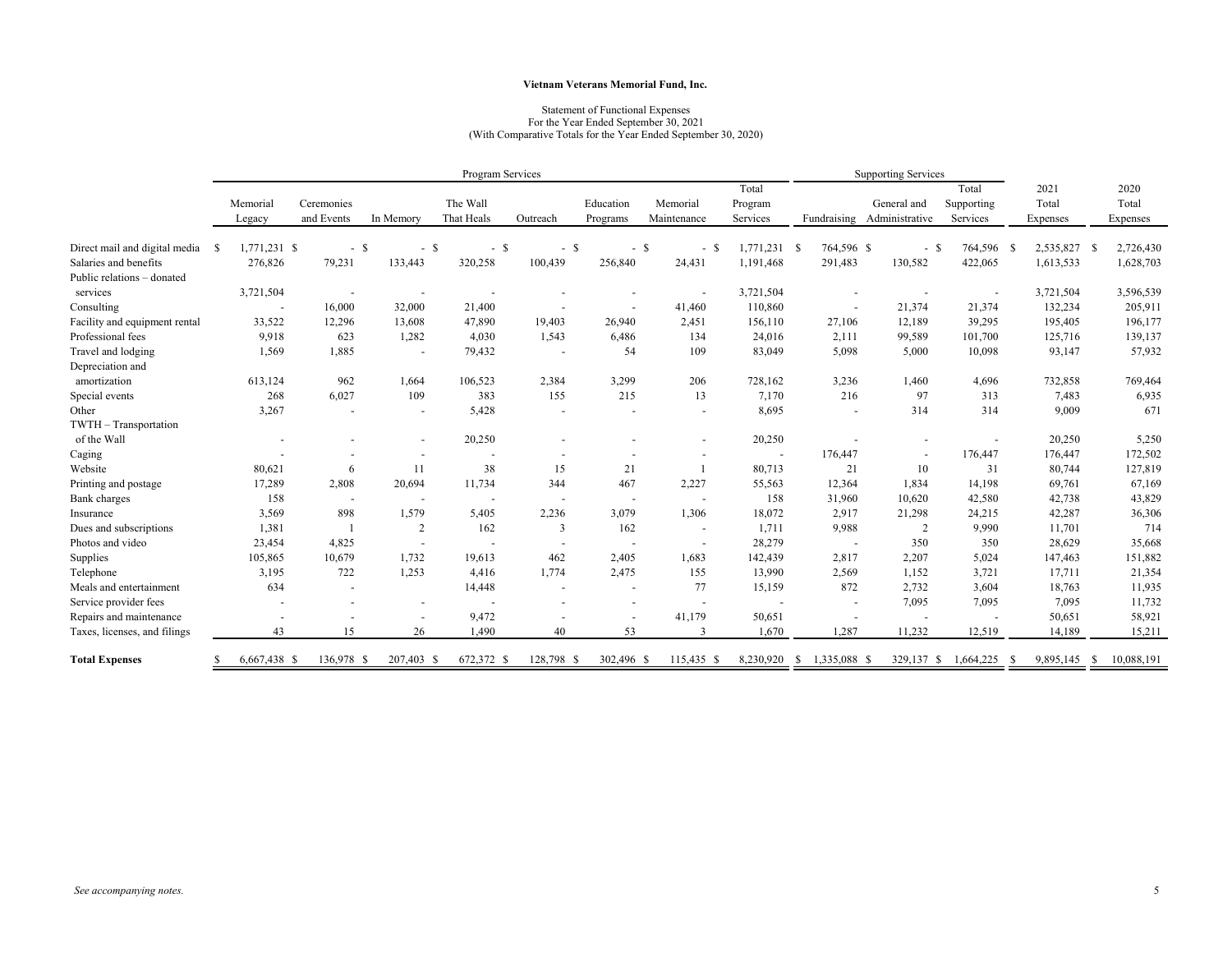# Statements of Cash Flows For the Years Ended September 30, 2021 and 2020

|                                                      | 2021            | 2020         |             |  |
|------------------------------------------------------|-----------------|--------------|-------------|--|
| <b>Cash Flows from Operating Activities</b>          |                 |              |             |  |
| Change in net assets                                 | \$<br>2,098,912 | $\mathbb{S}$ | (352, 773)  |  |
| Adjustments to reconcile change in net assets to net |                 |              |             |  |
| cash provided by (used in) operating activities:     |                 |              |             |  |
| Realized and unrealized (gain) loss on investments   | (1,276,667)     |              | 554,971     |  |
| Depreciation and amortization                        | 732,858         |              | 769,464     |  |
| Funds used - Paycheck Protection Program             |                 |              | (212, 162)  |  |
| Funds returned - Paycheck Protection Program         |                 |              | (38,605)    |  |
| Change in operating assets and liabilities:          |                 |              |             |  |
| (Increase) decrease in:                              |                 |              |             |  |
| Contributions receivable                             | 15,100          |              | (10,100)    |  |
| Prepaid expenses and deposits                        | (296,999)       |              | (3,981)     |  |
| Increase (decrease) in:                              |                 |              |             |  |
| Accounts payable and accrued expenses                | 29,547          |              | (69,099)    |  |
| Grants to be repaid per donor contracts              |                 |              | (3,300,000) |  |
| Deferred revenue                                     | (79,000)        |              | 89,000      |  |
| Deferred rent                                        | (144, 638)      |              | (13, 726)   |  |
| Net cash provided by (used in) operating activities  | 1,079,113       |              | (2,587,011) |  |
| <b>Cash Flows from Investing Activities</b>          |                 |              |             |  |
| Purchases of property and equipment                  | (91, 385)       |              | (45,308)    |  |
| Purchases of investments                             | (3,709,633)     |              | (171, 158)  |  |
| Proceeds from sale of investments                    | 2,153,450       |              | 3,406,020   |  |
| Net cash (used in) provided by investing activities  | (1,647,568)     |              | 3,189,554   |  |
| <b>Cash Flows from Financing Activity</b>            |                 |              |             |  |
| Proceeds from Paycheck Protection Program            |                 |              | 250,767     |  |
| Net cash provided by financing activity              |                 |              | 250,767     |  |
| Net (Decrease) Increase in Cash and Cash Equivalents | (568, 455)      |              | 853,310     |  |
| Cash and Cash Equivalents, beginning of year         | 1,529,366       |              | 676,056     |  |
| Cash and Cash Equivalents, end of year               | \$<br>960,911   | \$           | 1,529,366   |  |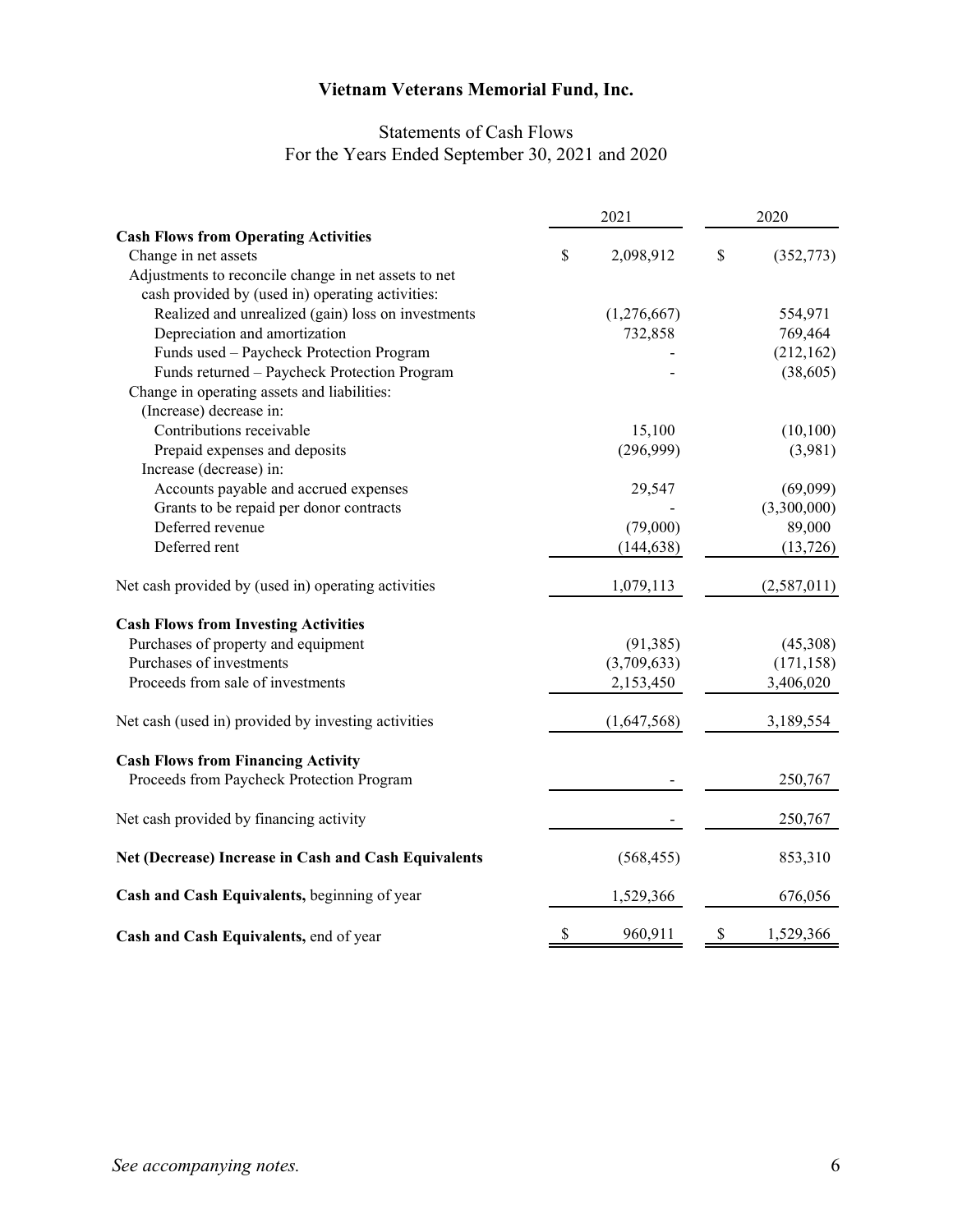Notes to Financial Statements September 30, 2021 and 2020

#### **1. Nature of Operations**

Vietnam Veterans Memorial Fund, Inc. ("the Fund") is a nonprofit organization authorized by Congress in 1979 to build a memorial dedicated to honoring those who served with the U.S. Armed Forces in the Vietnam War. The Fund conveyed the memorial to the United States Department of the Interior in 1984.

Today the Fund continues to work with the National Park Service to preserve the sanctity of the Vietnam Veterans Memorial ("the Wall") by maintaining the site, making name additions and status changes, and hosting annual Memorial and Veterans Day observances. The Fund has developed a series of outreach programs dedicated to education about the Vietnam War and promoting the Wall's legacy. This includes a secondary school curriculum, a nationwide teacher's network, and a traveling 3/4-scale replica and mobile education center.

#### Memorandum of Conveyance

On November 13, 1984, the Fund and the U.S. Department of the Interior entered into a Memorandum of Conveyance, which governs the conditions under which the Fund conveyed all rights, title, and interest in the Vietnam Veterans Memorial to the U.S. Department of the Interior. Under the Memorandum of Conveyance, the Fund has the rights and responsibilities of:

- Participating with the National Park Service in ceremonies at the memorial on Memorial Day and Veterans Day.
- From time to time, adding names of those determined by the Department of Defense.
- Maintaining residual funds to assist with repairs in the event of catastrophic damage to the memorial, requiring more than ordinary maintenance to restore the memorial to its original completed condition.

The obligation to provide ordinary maintenance and care for the memorial was previously given to the Secretary of the Interior under Section 4 of the Joint Congressional Resolution, authorizing the Fund to establish a memorial.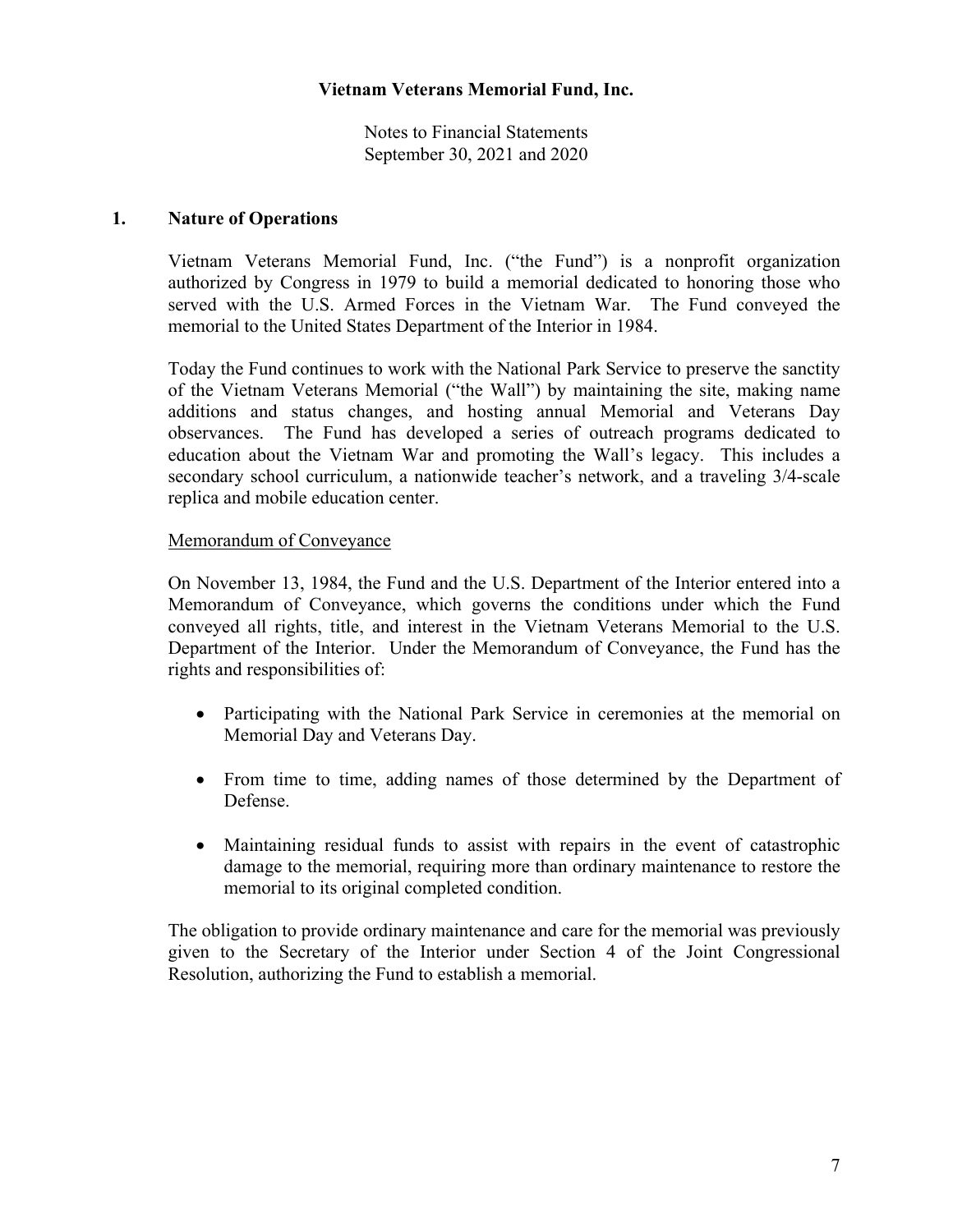Notes to Financial Statements September 30, 2021 and 2020

#### **1. Nature of Operations (continued)**

#### Program Services

#### *Memorial Legacy*

Memorial Legacy includes costs related to preserving the legacy of the Memorial and promoting healing through public outreach and awareness, as well as promoting visitation of the Memorial to the general public. The Fund interacts with the public both in person and online to provide information about the Memorial's legacy. In person, Fund staff provide tours, answer questions about The Wall and its history, and do name rubbings for those that can't visit. Online, the Fund's website provides historical and educational information about the Memorial and those whose names are inscribed on it. The Wall of Faces portion of the website provides a page for each service member whose name is inscribed on The Wall and allows families, friends, and veterans to post remembrances and photos, extending the healing power and emotional impact of The Wall to millions of people through the internet. The Fund also uses social media and other digital content and technologies – including a mobile app and a virtual tour – to share the story of the Memorial and its legacy with people all around the world.

#### *Ceremonies and Events*

Ceremonies are conducted each year to recognize, remember, and honor those who served and died, as well as to bring healing to their families, their friends, and the nation. Related costs are associated with planning, organizing, and conducting a number of ceremonies at the memorial and elsewhere to bring people together to remember and honor the men and women who served in the Vietnam War and those who died.

#### *The Wall That Heals*

Costs are also incurred to promote healing and provide education about the impact of the Vietnam War through the traveling Memorial called "The Wall That Heals." The Fund exhibits a 3/4-scale replica of the Vietnam Veterans Memorial in cities and locations throughout the United States, making it possible for individuals who are unable to travel to Washington, D.C. to recognize, remember, and honor those who served and died, and to experience a connection with lost comrades and loved ones. The traveling Memorial also includes a mobile education center to teach visitors of all ages about the Vietnam War and the era.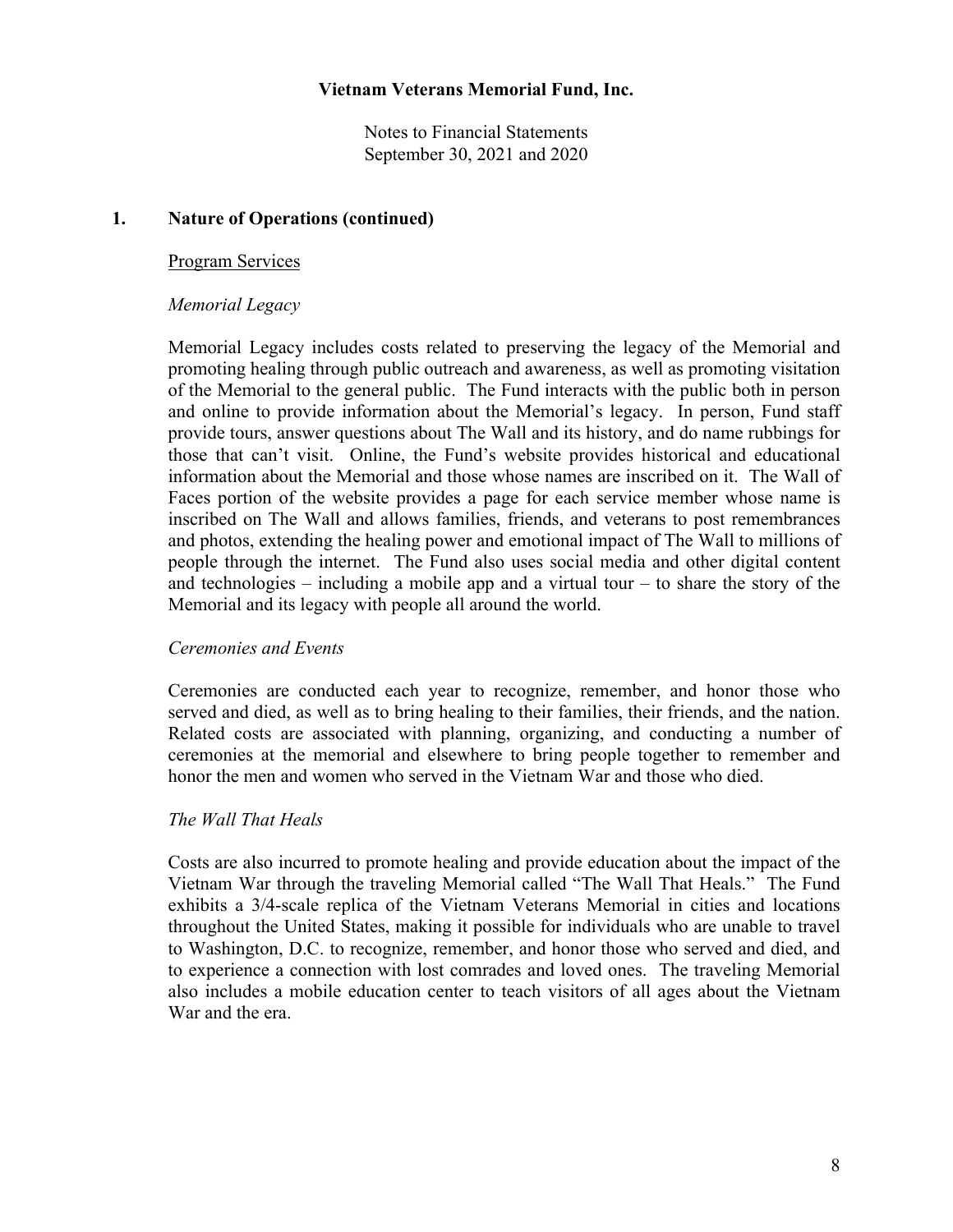Notes to Financial Statements September 30, 2021 and 2020

#### **1. Nature of Operations (continued)**

#### Program Services (continued)

# *Education Programs*

The Fund also seeks to educate students about the impact of the Vietnam War and preserve the legacy of the Vietnam Veterans Memorial through programs related to the education of students and teachers regarding the Vietnam War, the Vietnam Veterans Memorial, and the Memorial's legacy in culture and society. The Fund's education programs reach teachers and students from grades 7 to 12, as well as higher education. The Hometown Heroes program, developed to promote a greater understanding of the Vietnam War, the Vietnam era, and the personal sacrifice of the individuals whose names are inscribed on the Memorial, provides curriculum to schools and community organizations to encourage students.

#### *Memorial Maintenance*

The Fund works in cooperation with the National Park Service to provide for special maintenance needs of the Vietnam Veterans Memorial in Washington, D.C., including the adjacent Three Servicemen statue, flagpole, In Memory plaque, and the three-acre site where the Vietnam Veterans Memorial is located; to maintain the site's function as a place of reflection on the Vietnam War; a place of honor, recognition, and remembrance of those who served and those who died; a place of spiritual connection with lost comrades and loved ones; and a symbol of healing for our nation. The Memorial has been visited by more than 80 million people, making it the second most visited memorial on the National Mall.

#### Fundraising

The Fund also incurs costs associated with raising money to support the Fund's programs and activities.

#### General and Administrative

Costs related to maintaining corporate entity and corporate governance are recorded as General and Administrative.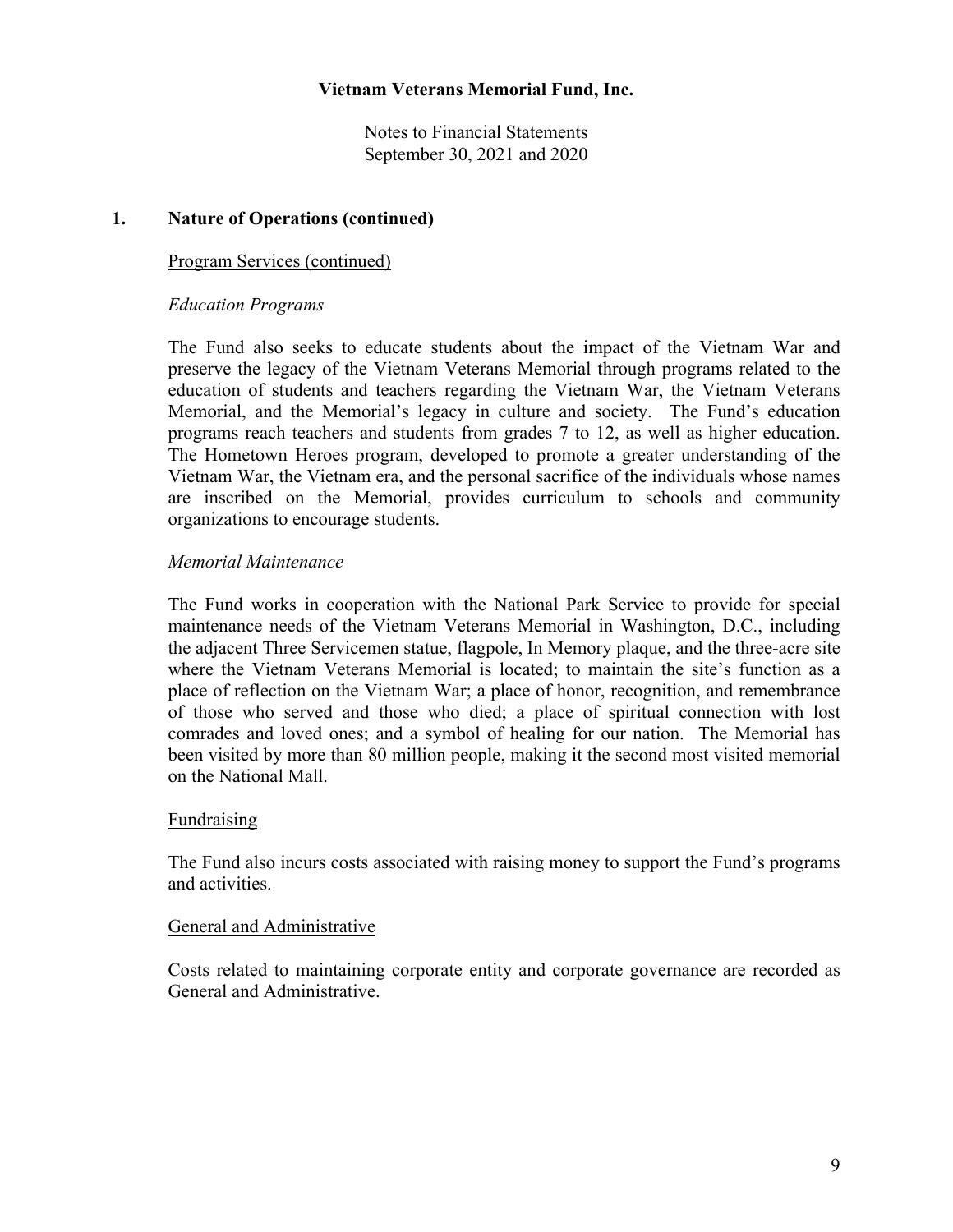Notes to Financial Statements September 30, 2021 and 2020

#### **2. Summary of Significant Accounting Policies**

#### Basis of Accounting and Presentation

The Fund's financial statements are prepared on the accrual basis of accounting. Net assets are reported based on the presence or absence of donor-imposed restrictions as follows:

- *Net Assets Without Donor Restrictions* Net assets available for use in general operations and not subject to donor (or certain grantor) restrictions. Included in net assets without donor restrictions are Board-designated net assets.
- *Net Assets With Donor Restrictions*  Net assets subject to donor- (or certain grantor-) imposed restrictions. The Fund reports contributions and grants restricted by donors as increases in net assets without donor restrictions if the restrictions expire (that is, when a stipulated time restriction ends or purpose restriction is accomplished) in the reporting period in which the revenue is recognized. All other donor-restricted contributions are reported as increases in net assets with donor restrictions, depending on the nature of the restrictions.

#### Cash Equivalents

For the purpose of the statements of cash flows, the Fund considers as cash equivalents all highly liquid investments, which can be converted into known amounts of cash and have a maturity period of ninety days or less at the time of purchase. Excluded from this definition are amounts held for investment.

#### Investments

Investments are recorded at fair value based on quoted market prices. All realized and unrealized gains and losses, net of investment management fees, are reported in net investment return in the accompanying statement of activities. Money market and shortterm investment funds, held as a portion of the Fund's investment portfolio, are not considered to be cash equivalents for purposes of cash flows.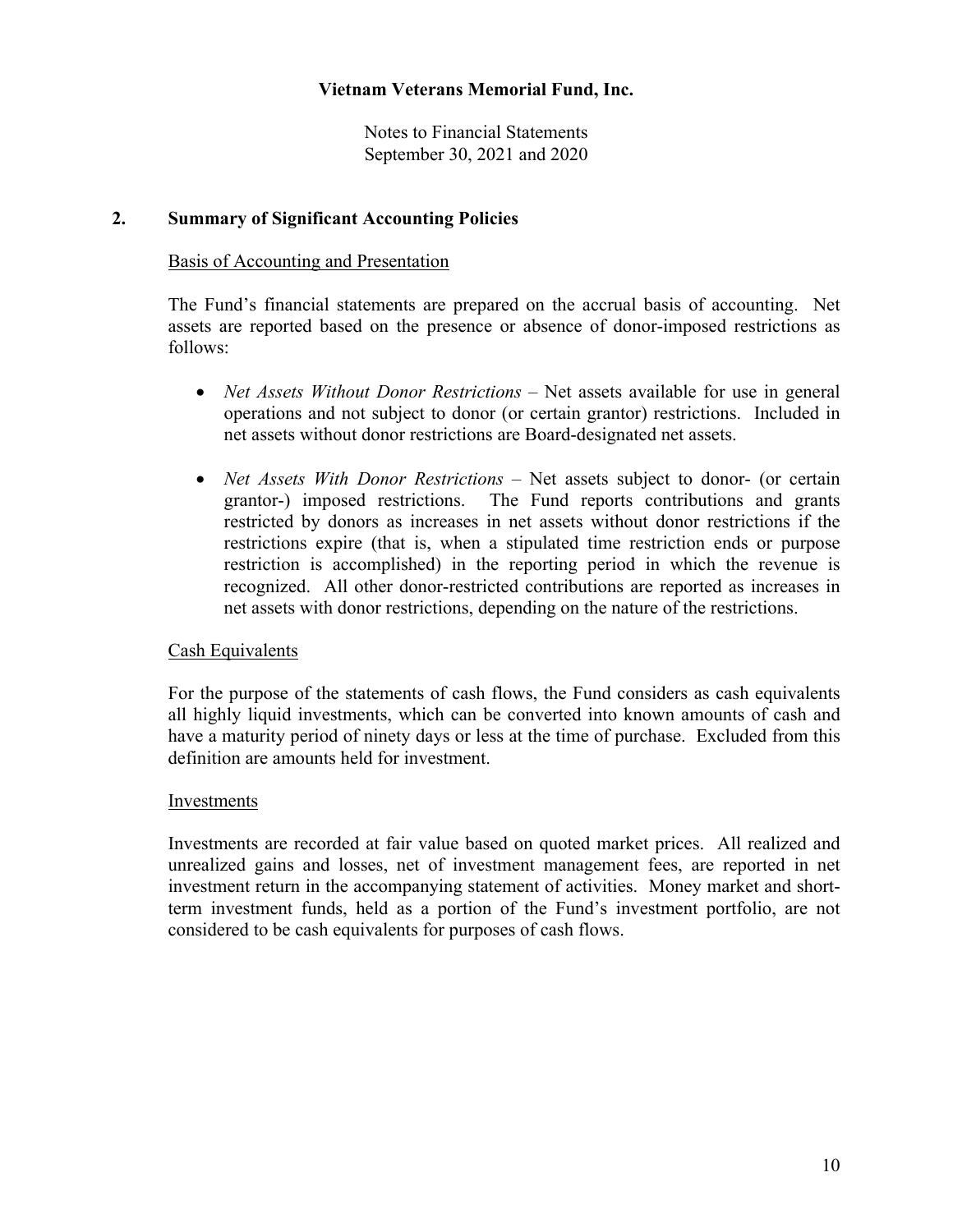Notes to Financial Statements September 30, 2021 and 2020

#### **2. Summary of Significant Accounting Policies (continued)**

#### Contributions Receivable

Contributions receivable represent unconditional amounts committed to the Fund. Contributions receivable are reflected at either net realizable value, or at net present value based on projected cash flows. Management determines the allowance for doubtful accounts based upon review of outstanding receivables, historical collection information, and existing economic conditions. No allowance for uncollectible receivables was established at September 30, 2020, as all amounts were deemed fully collectible. There were no contributions receivable at September 30, 2021.

#### Property and Equipment

Property and equipment with a cost in excess of \$1,000 and a projected useful life exceeding one year are capitalized and recorded at cost. Depreciation is computed using the straight-line method over the estimated useful lives of the individual assets, which range from three to 10 years. Expenditures for repairs and maintenance are expensed as incurred.

#### Grants to be Repaid per Donor Contracts

The Fund was in the process of designing an Education Center, which would have been located on the National Mall adjacent to the Vietnam Veterans Memorial. Direct and indirect costs associated with the architectural and pre-construction services, curator services, and layout and exhibit design of the Education Center were capitalized. Effective September 21, 2018, the Board of Directors and management of the Fund terminated the efforts to construct a physical building on the National Mall and shifted their focus to continue efforts of building online resources, developing hand-held technology, educating staff, mobile exhibits, and partnerships.

In conjunction with terminating the construction of the physical building on the National Mall, the Fund cancelled pledges and, where required by specific legal grant agreements, repaid a handful of previously received grant funds to donors totaling \$0 and \$3,300,000 during the years ended September 30, 2021 and 2020, respectively. As a result, at both September 30, 2021 and 2020, remaining funds to be repaid to donors amounted to \$200,000. These amounts are included in the accompanying statement of financial position as grants to be repaid per donor contracts. Efforts are ongoing to return the final grant of \$200,000.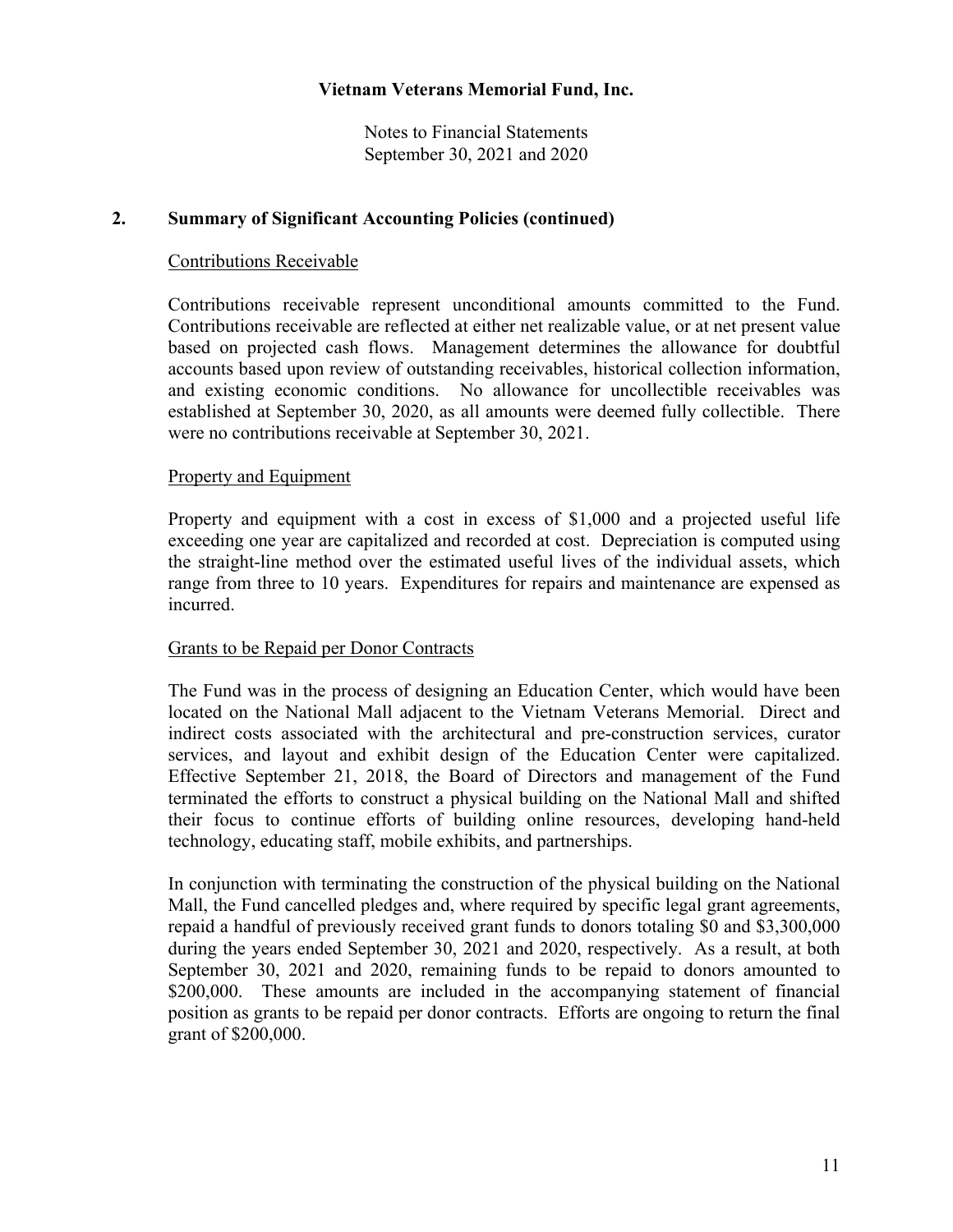Notes to Financial Statements September 30, 2021 and 2020

#### **2. Summary of Significant Accounting Policies (continued)**

#### Revenue Recognition

The Fund recognizes contributions and grants when cash, securities, or other assets, or an unconditional promise to give, is received. Conditional promises to give, that is, those with a measurable performance or other barrier, and a right of return, are not recognized until the conditions on which they depend have been substantially met.

Revenue from site fees is recognized either over time or at the point in time that contractual obligations are met. Site fees received in advance of satisfying contractual performance obligations are reflected as deferred revenue in the statement of financial position, which totaled \$62,000 and \$141,000 at September 30, 2021 and 2020, respectively.

Royalty revenue is evaluated and recognized based on the underlying agreement, usually over the term of the agreement. The Fund recognizes base revenue from royalty agreements ratably over the term of the agreements, while additional annual royalty amounts paid under the agreements are recognized in the year earned.

Revenue from all other sources is recognized when earned.

#### Donated Goods and Services

The value of contributions that enhance a nonfinancial asset, which are considered specialized and can be estimated, and would have been purchased if not donated, are reflected in the accompanying statement of activities as donated goods and services. The Fund receives donated goods and services from businesses and other organizations toward the fulfillment of program objectives and general operations. Those goods and services, which are objectively measurable, are recognized as revenue and expense in the accompanying statement of activities at their estimated fair value, as provided by the donor, at the date of receipt, or calculated fair value of use of property in the period the property is used.

#### Functional Allocation of Expenses

The costs of program and supporting services activities have been summarized on a functional basis in the statement of activities. The statement of functional expenses presents the natural classification detail of expenses by function. Accordingly, certain costs have been allocated among the programs and supporting services benefited.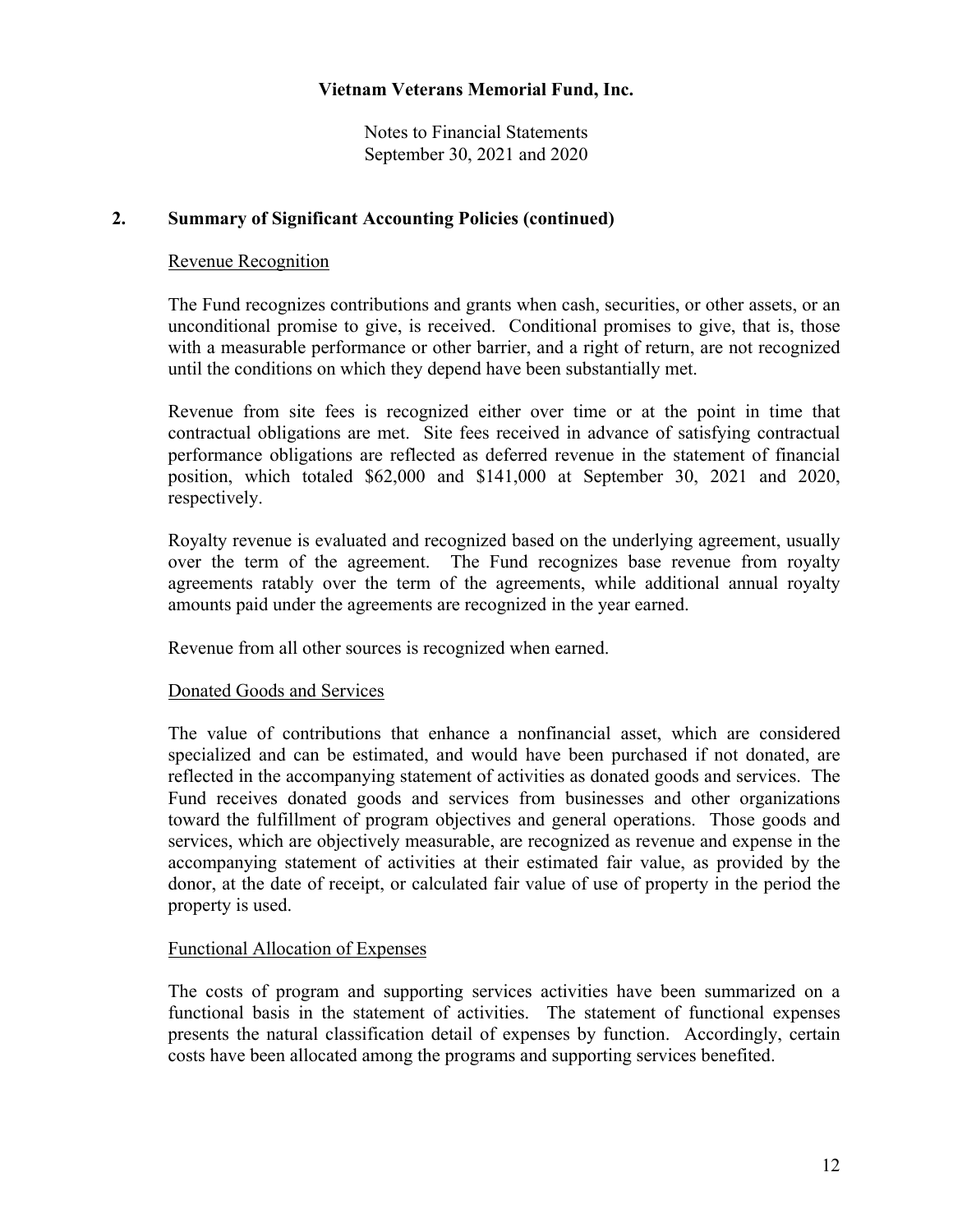Notes to Financial Statements September 30, 2021 and 2020

#### **2. Summary of Significant Accounting Policies (continued)**

#### Advertising Costs

Advertising costs are expensed as incurred. There were no advertising costs during the years ended September 30, 2021 and 2020, respectively.

#### Use of Estimates

The preparation of financial statements in conformity with accounting principles generally accepted in the United States of America requires management to make estimates and assumptions that affect the amounts reported in the financial statements and accompanying notes. Actual results could differ from those estimates.

#### Foreign Currency Translation

The Fund accounts for all of its transactions using the U.S. dollar, including support originally enumerated in foreign currency. The Fund has no overseas assets or operations, but has received support in Korean won and Australian dollars. Support is remeasured into U.S. dollars based on the prevailing exchange rate at the time of the transaction. Contributions receivable that are outstanding at the end of the period are remeasured into U.S. dollars based on exchange rates prevailing at the end of the period.

For the year ended September 30, 2021, the Fund did not have any foreign currency transactions. For the year ended September 30, 2020, the Fund returned a grant in the sum of \$3.3 million to the Australian government as a result of the cancellation of the construction of the physical Education Center, which resulted in a one-time loss on foreign currency translation of \$73,797, which is included in the accompanying statement of activities for the year ended September 30, 2020.

#### Comparative Information

The financial statements include certain prior-year summarized comparative information in total, but not by net asset class. Such information does not include sufficient detail to constitute a presentation in conformity with accounting principles generally accepted in the United States of America. Accordingly, such information should be read in conjunction with the Fund's 2020 financial statements, from which the summarized information was derived.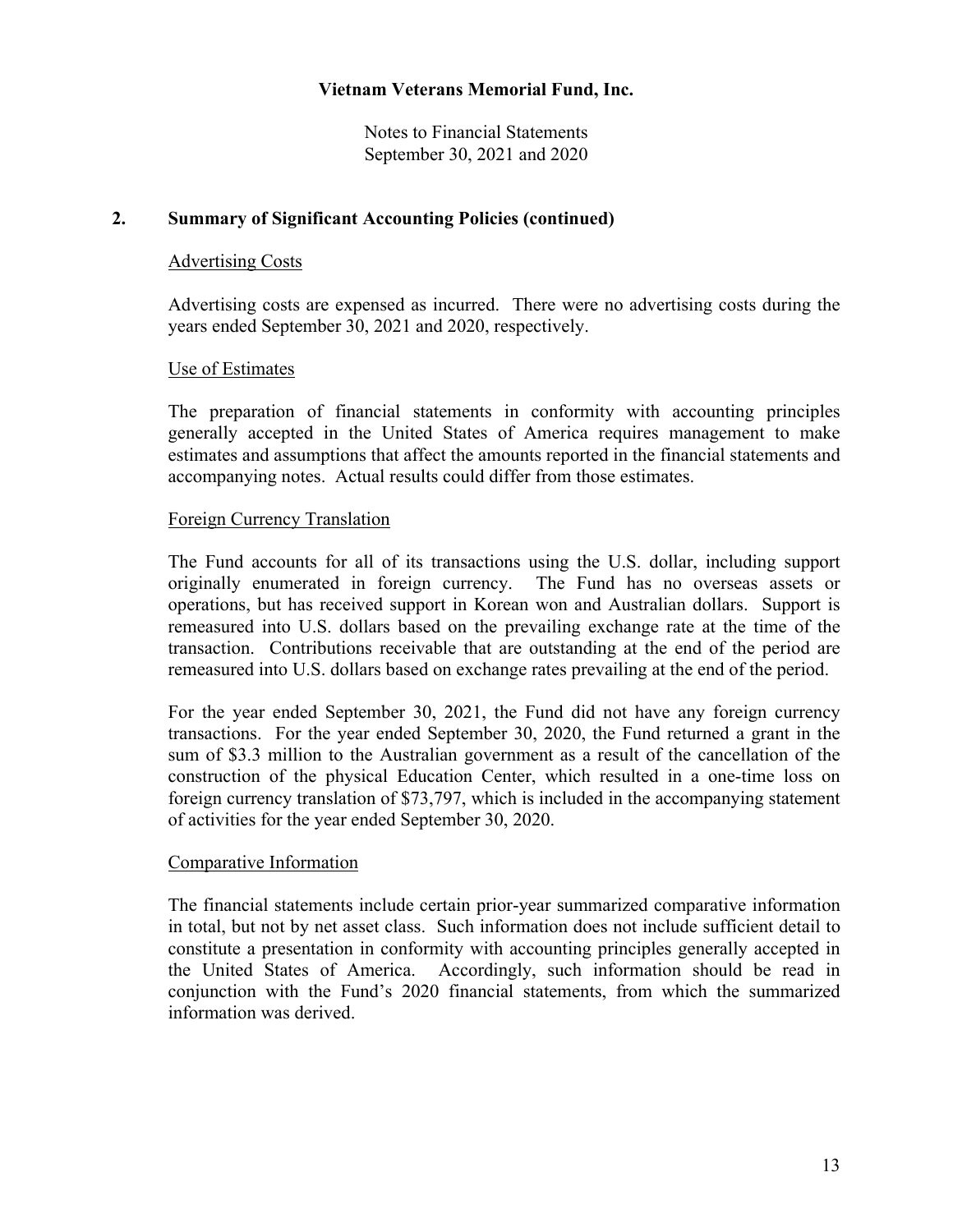Notes to Financial Statements September 30, 2021 and 2020

#### **2. Summary of Significant Accounting Policies (continued)**

#### Measure of Operations

The Fund includes in its measure of operations all revenues and expenses that are an integral part of its programs and supporting activities, and excludes loss on early termination of the lease and loss on foreign currency transactions.

#### Recently Issued Accounting Pronouncements

In February 2016, the Financial Accounting Standards Board (FASB) issued Accounting Standards Update (ASU) 2016-02, *Leases.* The update requires a lessee to recognize a right-of-use asset and lease liability, initially measured at the present value of the lease payments, in its statement of financial position. The guidance also expands the required quantitative and qualitative lease disclosures. The guidance is effective beginning in the Fund's fiscal year 2023.

In September 2020, the FASB issued ASU 2020-07, *Presentation and Disclosures by Not-for-Profit Entities for Contributed Nonfinancial Assets.* This guidance is intended to increase transparency of contributed nonfinancial assets for nonprofit entities through enhancements in presentation and disclosure requirements. Nonprofit entities will be required to present contributed nonfinancial assets as a separate line item in the statement of activities, apart from contributions of cash and other financial contributions. Nonprofit entities will also be required to disclose various information related to the contributed nonfinancial assets. The amendments in the ASU 2020-07 should be applied on a retrospective basis and are effective for annual reporting periods beginning after June 15, 2021. Early adoption of the ASU is permitted. The Fund has adopted this ASU on these financial statements.

#### Subsequent Events

In preparing these financial statements, the Fund has evaluated events and transactions for potential recognition or disclosure through March 14, 2022, the date the financial statements were available to be issued.

# **3. Liquidity and Availability**

The Fund has a goal to maintain financial assets on hand to meet 60 days of normal operating expenses. As part of this liquidity management, the Fund invests cash in excess of daily requirements in various investments including money market funds and mutual funds.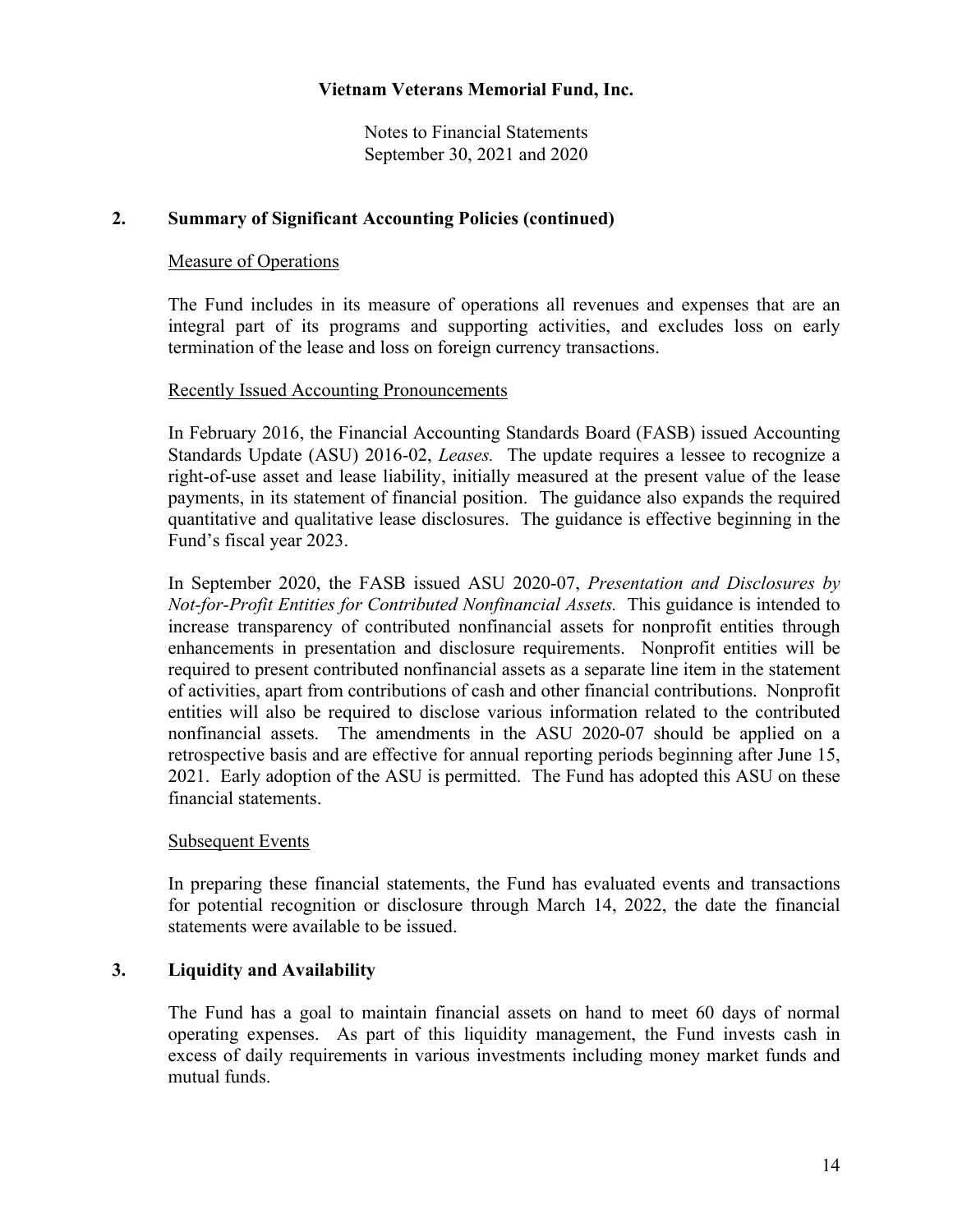Notes to Financial Statements September 30, 2021 and 2020

#### **3. Liquidity and Availability (continued)**

Financial assets available for general expenditures, that is, without donor or other restrictions limiting their use, within one year of the statements of financial position date, comprise the following at September 30:

|                                                                                                             |   | 2021                                     |    | 2020                             |
|-------------------------------------------------------------------------------------------------------------|---|------------------------------------------|----|----------------------------------|
| Cash and cash equivalents<br>Investments<br>Contributions receivable                                        | S | 960,911<br>9,626,061                     | \$ | 1,529,366<br>6,793,211<br>15,100 |
| Total financial assets<br>Less: Board-designated endowment fund<br>Less: net assets with donor restrictions |   | 10,586,972<br>(5,000,000)<br>(2,468,317) |    | 8,337,677<br>(2,318,653)         |
| Total available for general expenditures                                                                    | S | 3,118,655                                | S  | 6,019,024                        |

The Board-designated endowment fund of \$5,000,000 at September 30, 2021, is subject to an annual spending rate. Although the Fund does not intend to spend from this fund, other than amounts appropriate for general expenditures as part of the Fund's annual budget approval and appropriation, these amounts could be made available through Board approval if necessary.

#### **4. Concentration of Credit Risk**

Financial instruments that potentially subject the Fund to significant concentrations of credit risk consist of cash and cash equivalents, and investments. The Fund maintains cash deposit and transaction accounts, along with investments, with various financial institutions and these values, from time to time, exceed insurable limits under the Federal Deposit Insurance Corporation (FDIC) and Securities Investor Protection Corporation (SIPC). The Fund has not experienced any credit losses on its cash and cash equivalents, and investments to date as it relates to FDIC and SIPC insurance limits. Management periodically assesses the financial condition of these financial institutions and believes that the risk of any credit loss is minimal.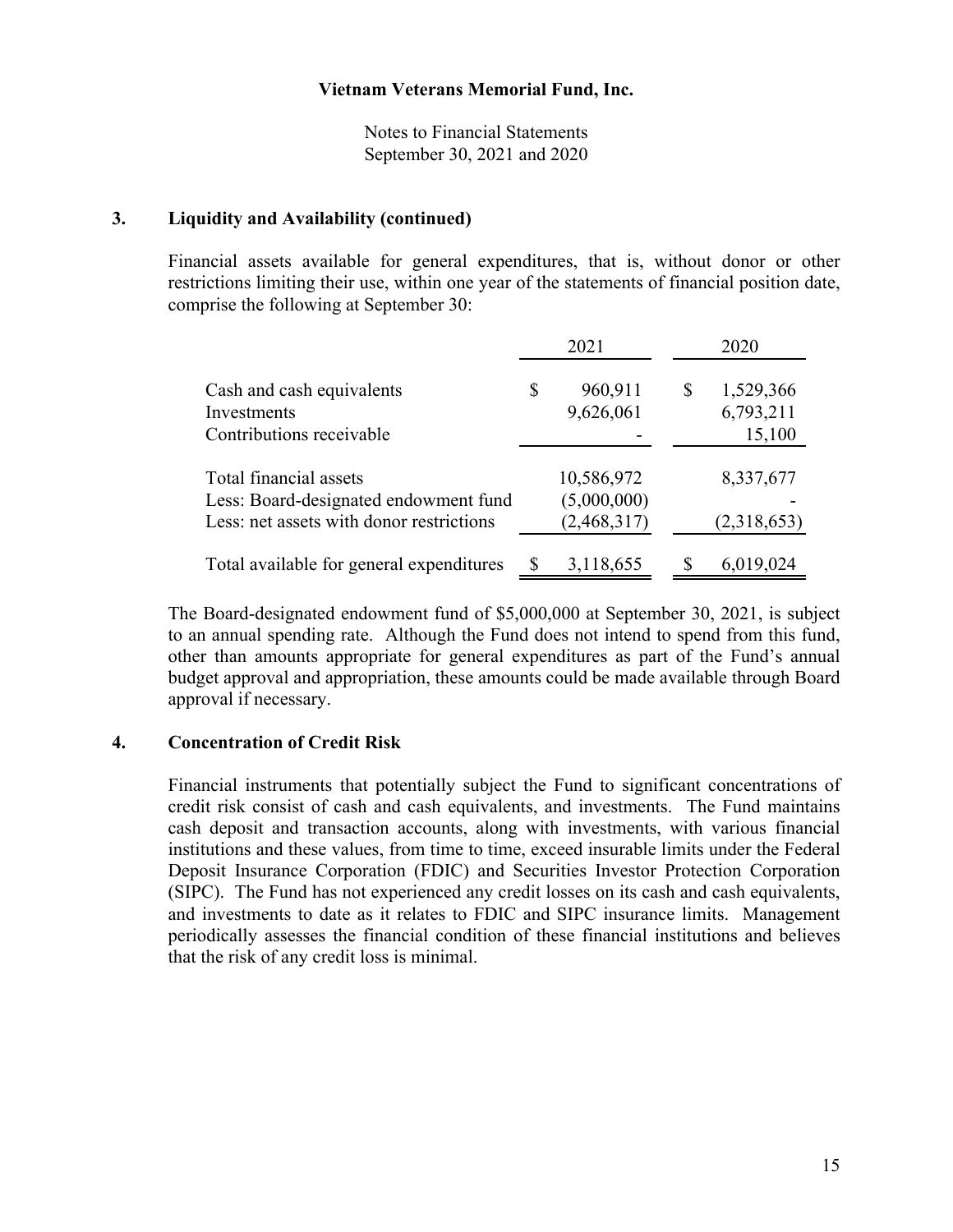Notes to Financial Statements September 30, 2021 and 2020

#### **5. Investments and Fair Value Measurements**

The Fund follows FASB Accounting Standards Codification (ASC) 820, *Fair Value Measurements and Disclosures,* for its financial assets. This standard establishes a fair value hierarchy that prioritizes the inputs to valuation techniques used to measure fair value. Fair value measurement standards require an entity to maximize the use of observable inputs (such as quoted prices in active markets) and minimize the use of unobservable inputs (such as appraisals or other valuation techniques) to determine fair value. The categorization of a financial instrument within the hierarchy is based upon the pricing transparency of the instrument and does not necessarily correspond to the entity's perceived risk of that instrument.

The inputs used in measuring fair value are categorized into three levels. Level 1 inputs consist of unadjusted quoted prices in active markets for identical assets and liabilities and have the highest priority. Level 2 is based upon observable inputs other than quoted market prices, and Level 3 is based on unobservable inputs. The Fund recognizes transfers between levels in the fair value hierarchy at the end of the reporting period.

In general, and where applicable, the Fund uses quoted prices in active markets for identical assets to determine fair value. This pricing methodology applies to Level 1 investments.

The following table presents the Fund's fair value hierarchy for those assets measured on a recurring basis at September 30:

|                             | Level 1            | Level 2 |        | Level 3 | Total     |
|-----------------------------|--------------------|---------|--------|---------|-----------|
| 2021:                       |                    |         |        |         |           |
| Money market funds          | \$<br>1,262,609 \$ |         | $-$ \$ | $-$ \$  | 1,262,609 |
| Mutual funds – fixed income | 3,914,145          |         |        |         | 3,914,145 |
| Mutual funds $-$ equities   | 4,449,307          |         |        |         | 4,449,307 |
|                             |                    |         |        |         |           |
| Total investments           | 9,626,061 \$       |         | - \$   | - \$    | 9,626,061 |
| 2020:                       |                    |         |        |         |           |
| Money market funds          | \$<br>711,440 \$   |         | - \$   | - \$    | 711,440   |
| Mutual funds – fixed income | 3,190,666          |         |        |         | 3,190,666 |
| Mutual funds $-$ equities   | 2,891,105          |         |        |         | 2,891,105 |
| Total investments           | 6,793,211 \$       |         | - \$   | - \$    | 6,793,211 |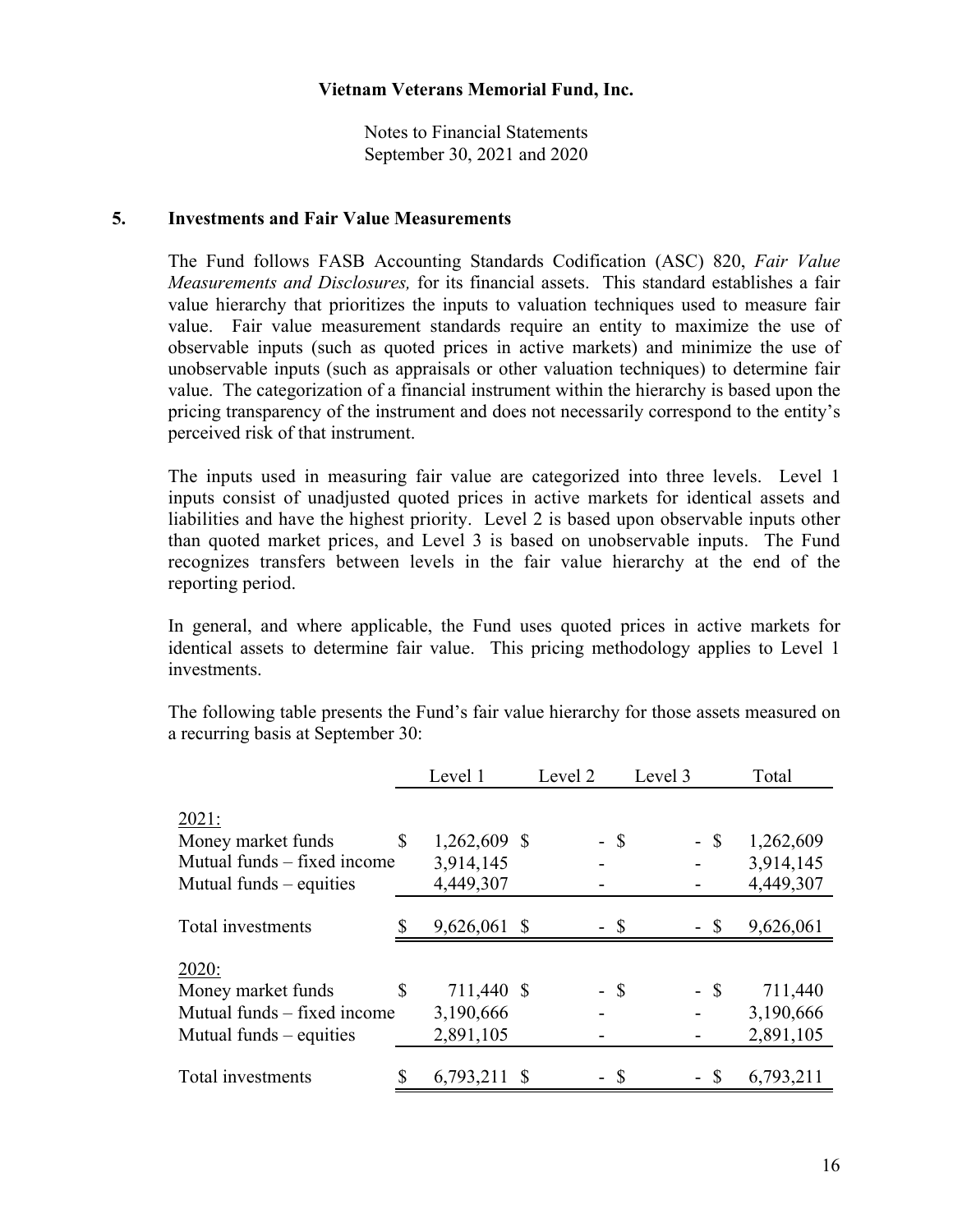Notes to Financial Statements September 30, 2021 and 2020

#### **5. Investments and Fair Value Measurements (continued)**

Net investment return consists of the following for the years ended September 30:

|                                                                                                   | 2021                             | 2020 |                                    |  |
|---------------------------------------------------------------------------------------------------|----------------------------------|------|------------------------------------|--|
| Interest and dividends<br>Realized and unrealized gain (loss)<br>Less: investment management fees | 174,455<br>1,276,667<br>(55,517) | S    | 179,120<br>(554, 971)<br>(47, 630) |  |
| Total investment return, net                                                                      | 1,395,605                        |      | (423, 481)                         |  |

#### **6. Property and Equipment**

Property and equipment consists of the following at September 30:

|                                                                | 2021            | 2020            |
|----------------------------------------------------------------|-----------------|-----------------|
| Education Center design and content                            | \$<br>6,174,997 | \$<br>6,174,997 |
| Traveling wall                                                 | 436,570         | 629,243         |
| Website and application                                        | 370,704         | 287,108         |
| Furniture and equipment                                        | 88,859          | 86,475          |
| Trailer exhibit                                                | 217,253         | 25,557          |
| Total property and equipment<br>Less: accumulated depreciation | 7,288,383       | 7,203,380       |
| and amortization                                               | (4,836,030)     | (4,109,554)     |
| Property and equipment, net                                    | 2,452,353       | 3,093,826       |

#### **7. Paycheck Protection Program**

In fiscal year 2020, the Fund applied for (and received) a loan under the Paycheck Protection Program (PPP) pursuant to Division A, Title 1 of the CARES Act, which was enacted on March 27, 2020. The PPP is a loan designed to provide a direct incentive for small businesses to keep their workers on the payroll through the COVID-19 pandemic, for which the Fund qualified. After the loans are granted, the Small Business Administration (SBA) can forgive loans if all employee retention criteria are met, and the funds are used for eligible expenses (which primarily consist of payroll costs, costs used to continue group healthcare benefits, rent, and utilities).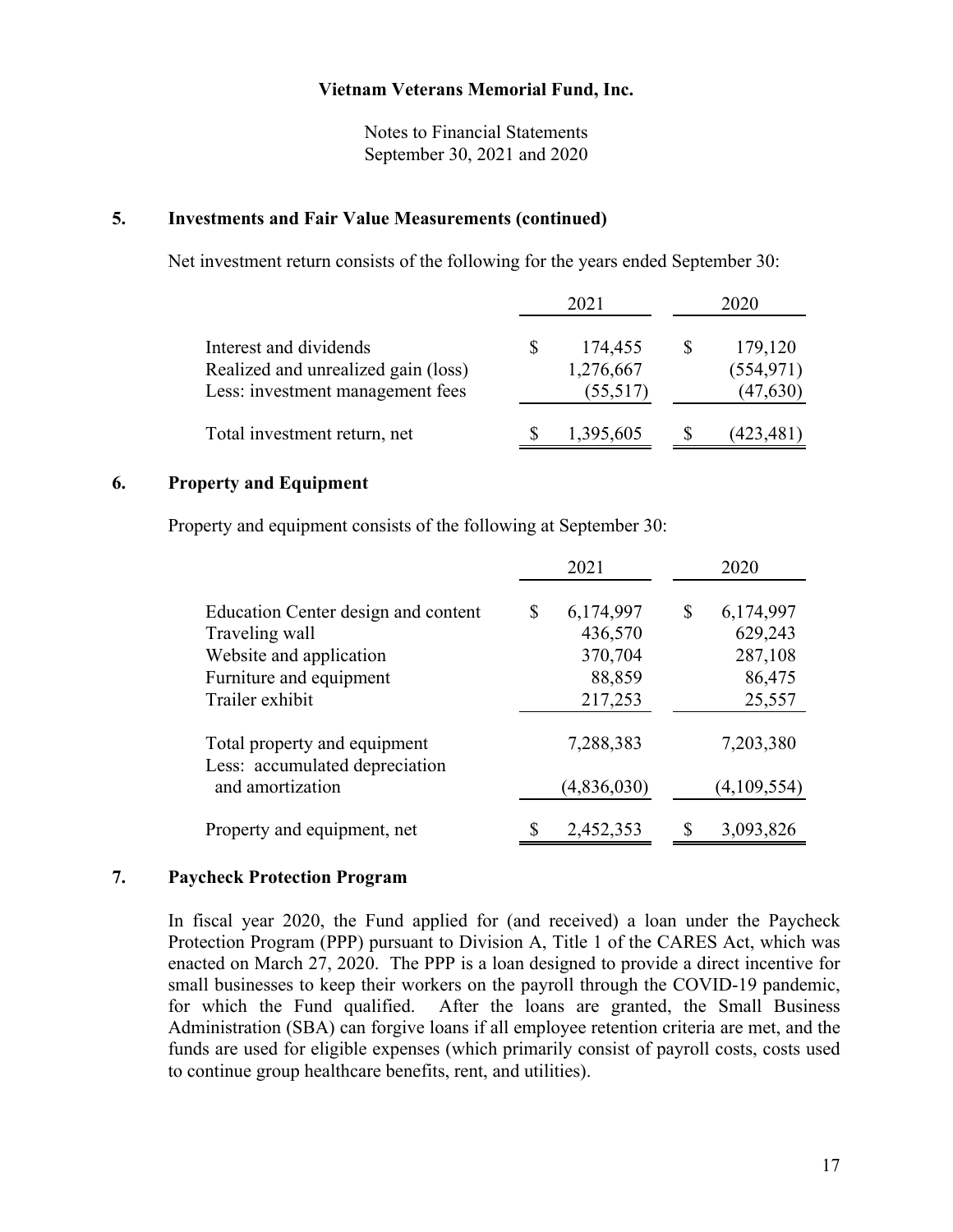Notes to Financial Statements September 30, 2021 and 2020

#### **7. Paycheck Protection Program (continued)**

The loan was granted to the Fund on May 4, 2020 in the amount of \$250,767. Management of the Fund decided to only spend proceeds of the loan on eligible payroll costs, which totaled \$212,162, and opted to not use the funds toward office rent and related expenses. As a result, management designated \$38,605 of unused funds to be returned to the SBA.

During fiscal year 2021, on November 10, 2020, the Fund received forgiveness from the SBA per the PPP guidelines. As a result, the Fund concluded that the PPP loan represented, in substance, a grant that was forgiven, and accounted for the PPP loan in accordance with FASB ASC 958-605 *Not-for-Profit Entities* as a conditional grant. This conditional grant is not recognized until the conditions are substantially met or explicitly waived, which was met as of the end of the fiscal year 2020. The remaining \$38,605 that the Fund designated to be returned to the SBA was returned in full in November 2020. The funds will be invested in a prudent manner in accordance with approved investment policies.

#### **8. Board-Designated Endowment Fund**

The Board of Directors of the Fund established the Legacy Endowment for the long-term sustainment of the Fund's charitable mission, vision, and programs. The Legacy Endowment includes a true endowment to hold contributions with donor restrictions for the purpose of building the endowment, and a Board-designated quasi-endowment to hold funds without donor restrictions.

Board-designated endowments are the amounts designated to the Fund without donor restrictions that subsequently are allocated to the endowment at the direction of the Board of Directors. In September 2021, the Board designated \$5,000,000 to the Legacy Endowment. Through December 31, 2026, or until the Legacy Endowment reaches \$25,000,000, the Fund will allocate 100% of all deferred gifts such as bequests, charitable trust distributions, IRA beneficiary designations, and similar gifts triggered by the death of the donor to the Board-designated endowment.

Board-designated endowment is held in an investment account separate from funds that come in with donor designation to the endowment fund. Any earnings or increases in value for the Board-designated endowment will stay within the Board-designated investment account. All funds within that separate investment account are subject to Board designation, which may be changed should the need ever arise.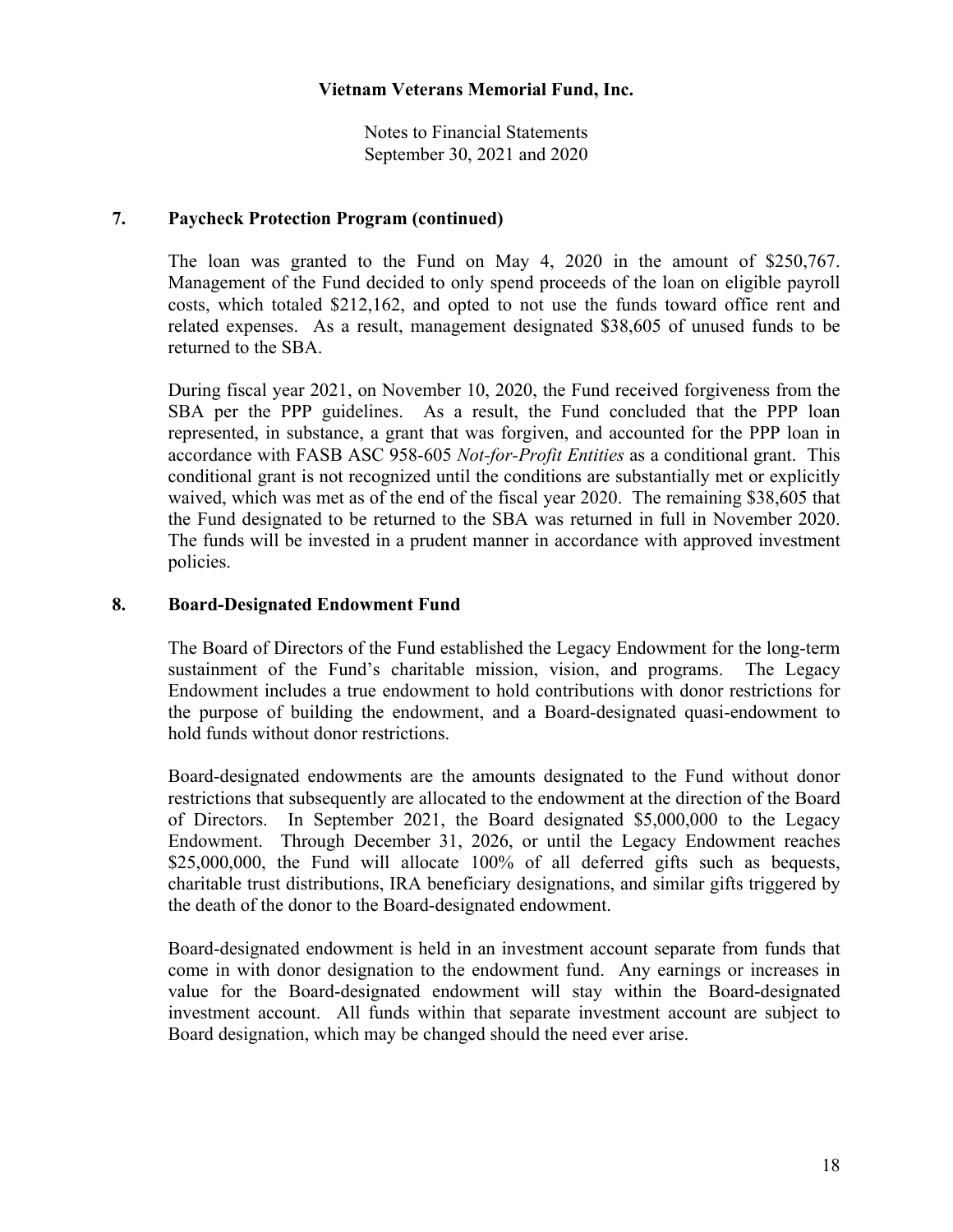Notes to Financial Statements September 30, 2021 and 2020

#### **8. Board-Designated Endowment Fund (continued)**

Additionally, the Board of Directors authorized up to 1% of the fair market value of the Legacy Endowment for administrative expenses.

# **9. Net Assets With Donor Restrictions**

Net assets with donor restrictions consist of the following at September 30:

|                                                                                                   | 2021                  | 2020      |
|---------------------------------------------------------------------------------------------------|-----------------------|-----------|
| Purpose restricted:<br>Memorial maintenance and additional<br>names<br><b>TWTH</b> transportation | 2,464,567 \$<br>3,750 | 2,318,653 |
| Total net assets with donor restrictions                                                          | 2,468,317             | 2,318,653 |

#### **10. Donated Goods and Services**

The Fund uses donated goods and other donated services to educate the general public about the legacy of the Vietnam Veterans Memorial as well as the Online Visitor Center and Museum project.

The Fund received the following donated goods and services during the years ended September 30:

|                                           | 2021                |              | 2020               |
|-------------------------------------------|---------------------|--------------|--------------------|
| Memorial legacy<br>Transportation of TWTH | 3,818,730<br>20,250 | $\mathbb{S}$ | 3,701,651<br>5,250 |
| Total donated goods and services          | 3,838,980           |              | 3,706,901          |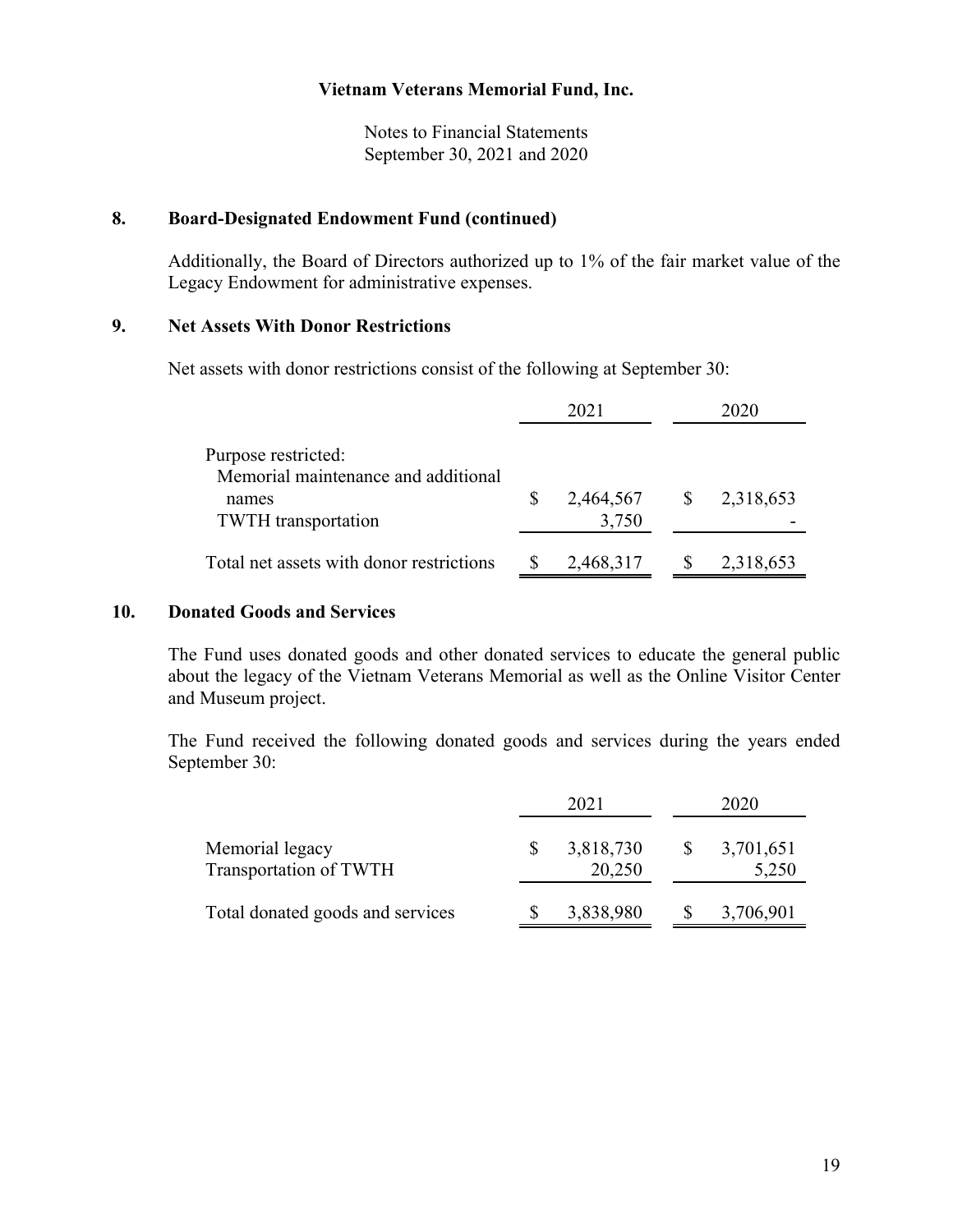Notes to Financial Statements September 30, 2021 and 2020

#### **11. Allocation of Expenses from Management and General Activities**

The financial statements report certain categories of expenses that are attributed to more than one program or supporting function. Therefore, expenses require allocation on a reasonable basis that is consistently applied. The majority of expenses are recorded directly to specific programs and functions, using the direct allocation method. Expenses that are allocated include salaries and benefits, consulting, professional fees, travel and lodging, depreciation and amortization, insurance, supplies, and other expenses, which are allocated on the basis of estimates of time and effort.

# **12. Commitments and Contingencies**

#### Direct Mail Contract

The Fund engages an outside third party to distribute educational materials to the public that describe the purpose of the Fund and how the general public can participate in honoring Vietnam veterans. The educational mailings also provide space for a fundraising appeal. This agreement renews annually and can be terminated upon 60 days' written notice by either party. The contract calls for a fixed monthly fee of approximately \$30,000, plus the cost of materials and postage.

#### Operating Leases

In June 2015, the Fund entered into an agreement to lease office space in Arlington, Virginia, which went into effect on October 1, 2015 and is set to expire on October 31, 2026. The lease calls for annual rental increases of 2.50% and states that the Fund will pay its pro rata share of the building's operating expenses and real estate taxes. The Fund has a one-time right to terminate the lease as of September 30, 2022, with written notice to the landlord 12 months prior to the termination date, and subject to a penalty payment. The terms of the lease include incentive in the form of 15-month rental abatement. The unamortized portion of the cumulative difference between the actual rent paid and the straight-line rent is reflected as deferred rent in the accompanying statement of financial position. Rent expense under this operating lease was \$182,599 and \$178,533 for the years ended September 30, 2021 and 2020, respectively.

In July 2021, the Fund used its right to terminate the lease effective September 30, 2022. As a result of early termination of the lease, the Fund paid \$168,762 to the landlord for the unamortized portion of the rent abatement as of the termination date with 8% interest in addition to four months of base monthly rate at the escalated rate. This early termination resulted in a loss of \$42,800, which is reflected as a loss on early termination of lease in the accompanying statement of activities.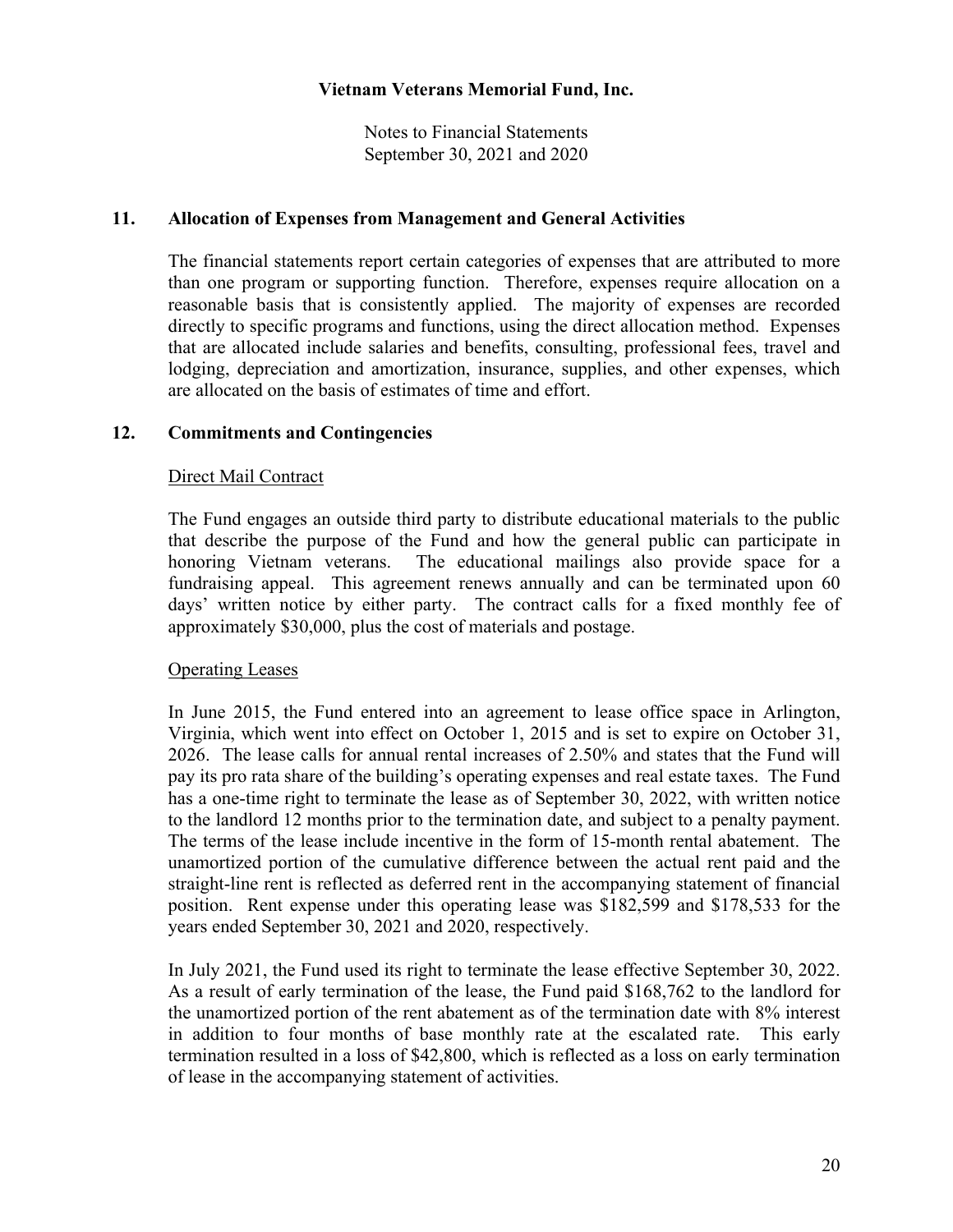Notes to Financial Statements September 30, 2021 and 2020

#### **12. Commitments and Contingencies (continued)**

#### Operating Leases (continued)

The Fund also leases office equipment under the terms of an operating lease, which is set to expire in July 2022.

Future minimum payments under these leases total \$199,385 for the year ending September 30, 2022.

# **13. Retirement Plan**

The Fund maintains a 401(k) profit sharing plan ("the 401(k) Plan") covering all employees. Employees may participate in the 401(k) Plan after completing one month of service; however, employees are not eligible for employer contributions until completion of one full year and 500 hours of service. The 401(k) Plan provides for safe harbor contributions of 3% of compensation, regardless of employee contribution to the 401(k) Plan, and a matching contribution equal to 100% of each participant's elective deferrals up to a maximum of 2% of compensations. Additionally, the employer may make a discretionary profit-sharing contribution not to exceed 25% of all eligible employees' compensation. Plan participants vest, for purposes of employer contributions, after two years of service. Total employer contributions to the 401(k) Plan for the years ended September 30, 2021 and 2020 were \$36,049 and \$31,937, respectively. The Fund did not have any discretionary profit sharing contributions to the 401(k) Plan during the years ended September 30, 2021 and 2020.

# **14. Allocation of Joint Costs**

The Fund conducts activities that include a request for contributions, as well as a program component, such as information promoting the legacy of the Wall, recognizing and honoring those who served and died, gathering photos and stories to preserve their legacy, and bringing healing to their loved ones, or educating the public about the need to build the Education Center.

During the years ended September 30, 2021 and 2020, these activities included a direct mail and a digital media campaign. For the years ended September 30, 2021 and 2020, the costs of conducting those campaigns include a total of \$2,535,827 and \$2,726,430, respectively, of joint costs that are not directly attributable to either the program or fundraising component of the activities. Those costs are included in the statement of functional expenses in direct mail and digital media expenses.